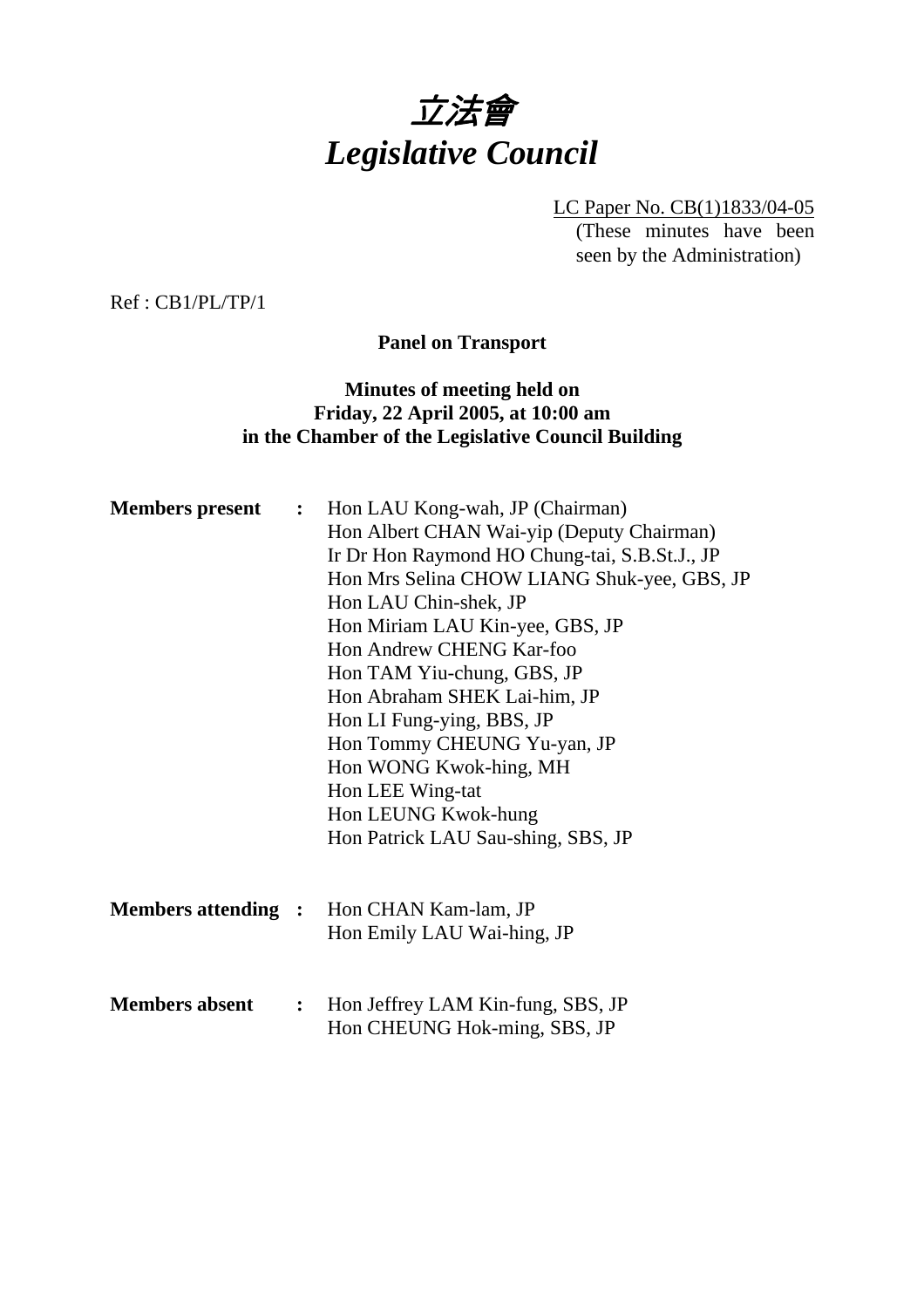| <b>Public Officers</b><br>attending | <b>Agenda item IV</b>                                                                                        |
|-------------------------------------|--------------------------------------------------------------------------------------------------------------|
|                                     | Mr Thomas CHOW<br>Deputy Secretary for the Environment, Transport and<br>Works (Transport) 1                 |
|                                     | Ms Ernestina WONG<br>Principal Assistant Secretary for the Environment,<br>Transport and Works (Transport) 5 |
|                                     | Mr MAK Chai-kwong<br>Director of Highways                                                                    |
|                                     | Mr Adrian NG<br>Project Manager/Major Works<br><b>Highways Department</b>                                    |
|                                     | Mr Brian GROGAN<br><b>Assistant Commissioner/Planning</b><br><b>Transport Department</b>                     |
|                                     | Mr Y M LEE<br>Chief Traffic Engineer/New Territories West<br><b>Transport Department</b>                     |
|                                     | Mr Charles HO<br><b>Acting Chief Engineer/Transport Planning</b><br><b>Transport Department</b>              |
|                                     | <b>Agenda item V</b>                                                                                         |
|                                     | Ms Annie CHOI<br>Deputy Secretary for the Environment, Transport and<br>Works (Transport) 3                  |
|                                     | Mr Clement LAU<br>Acting Principal Assistant Secretary for the Environment,<br><b>Transport and Works</b>    |
|                                     | Mr Martin GLASS<br>Deputy Secretary for Financial Services and the Treasury                                  |
|                                     | Mr Don HO                                                                                                    |

Assistant Commissioner for Transport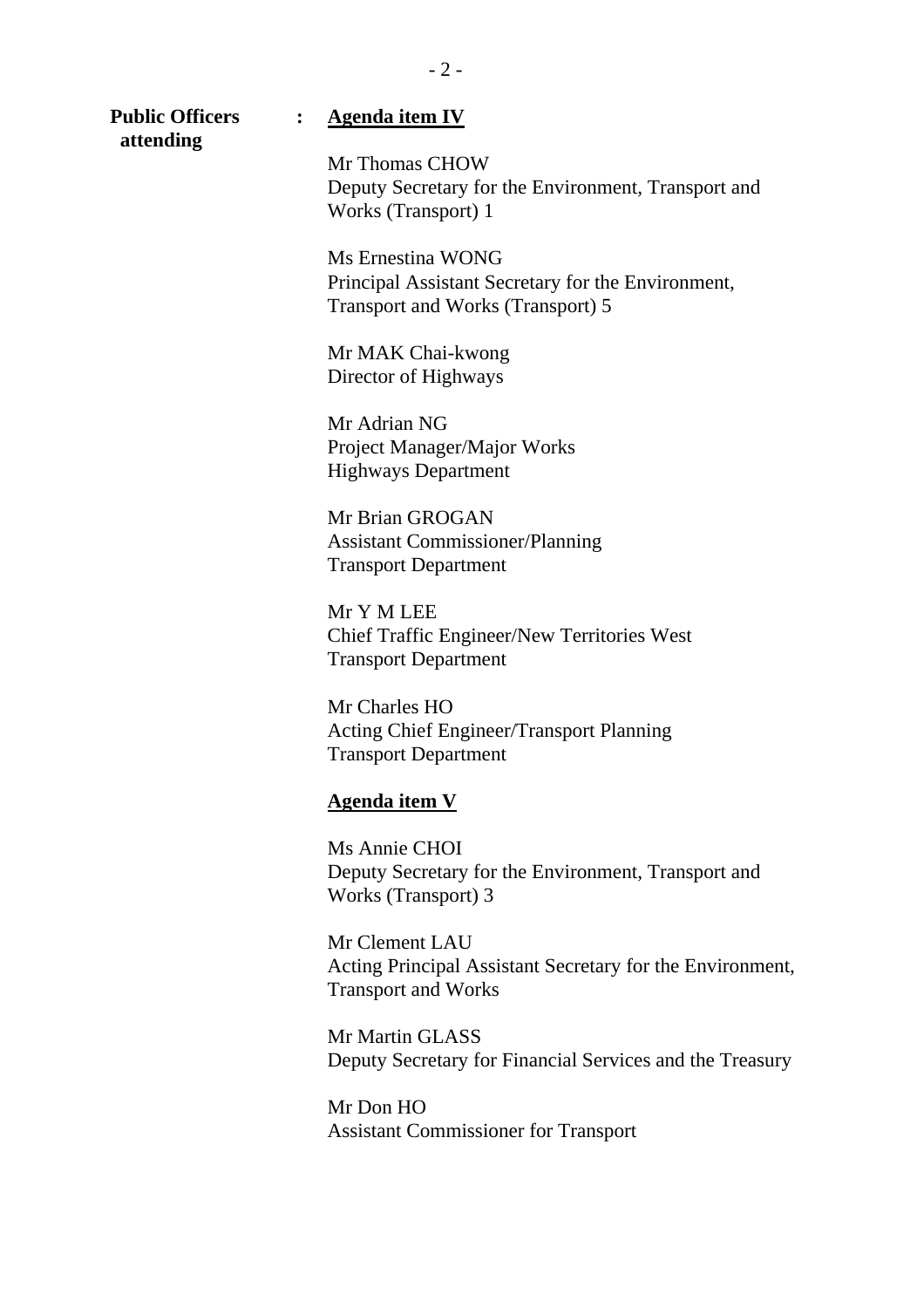|                                                      | <b>Agenda item VI</b>                                                                                                                             |
|------------------------------------------------------|---------------------------------------------------------------------------------------------------------------------------------------------------|
|                                                      | Miss Cathy CHU<br>Deputy Secretary for the Environment, Transport and<br>Works (Transport) 2                                                      |
|                                                      | Miss Angela LEE<br>Principal Assistant Secretary for the Environment,<br>Transport and Works (Transport) 1                                        |
|                                                      | Mr Don HO<br>Assistant Commissioner/Management and Paratransit<br><b>Transport Department</b>                                                     |
|                                                      | Mr Ken HUI<br>Chief Transport Officer/Planning/Taxi<br><b>Transport Department</b>                                                                |
| <b>Attendance by</b><br>$\ddot{\cdot}$<br>invitation | <b>Agenda item V</b>                                                                                                                              |
|                                                      | <b>New Hong Kong Tunnel Company Limited</b><br>Mr Vernon MOORE<br>Director of CITIC Pacific Ltd. and<br>Chairman of New Hong Kong Tunnel Co. Ltd. |
|                                                      | Mr Robert J.F. BROTHERS<br>Director                                                                                                               |
|                                                      | Mr Robin PEARD<br><b>Legal Advisor</b>                                                                                                            |
|                                                      | Ms Becky FUNG<br>Project Manager                                                                                                                  |
|                                                      | Mr Simon CHENG<br><b>Operations Manager</b>                                                                                                       |
|                                                      | <b>Chinese University of HK</b>                                                                                                                   |
|                                                      | Dr Raymond SO<br>Associate Professor of the Department of Finance                                                                                 |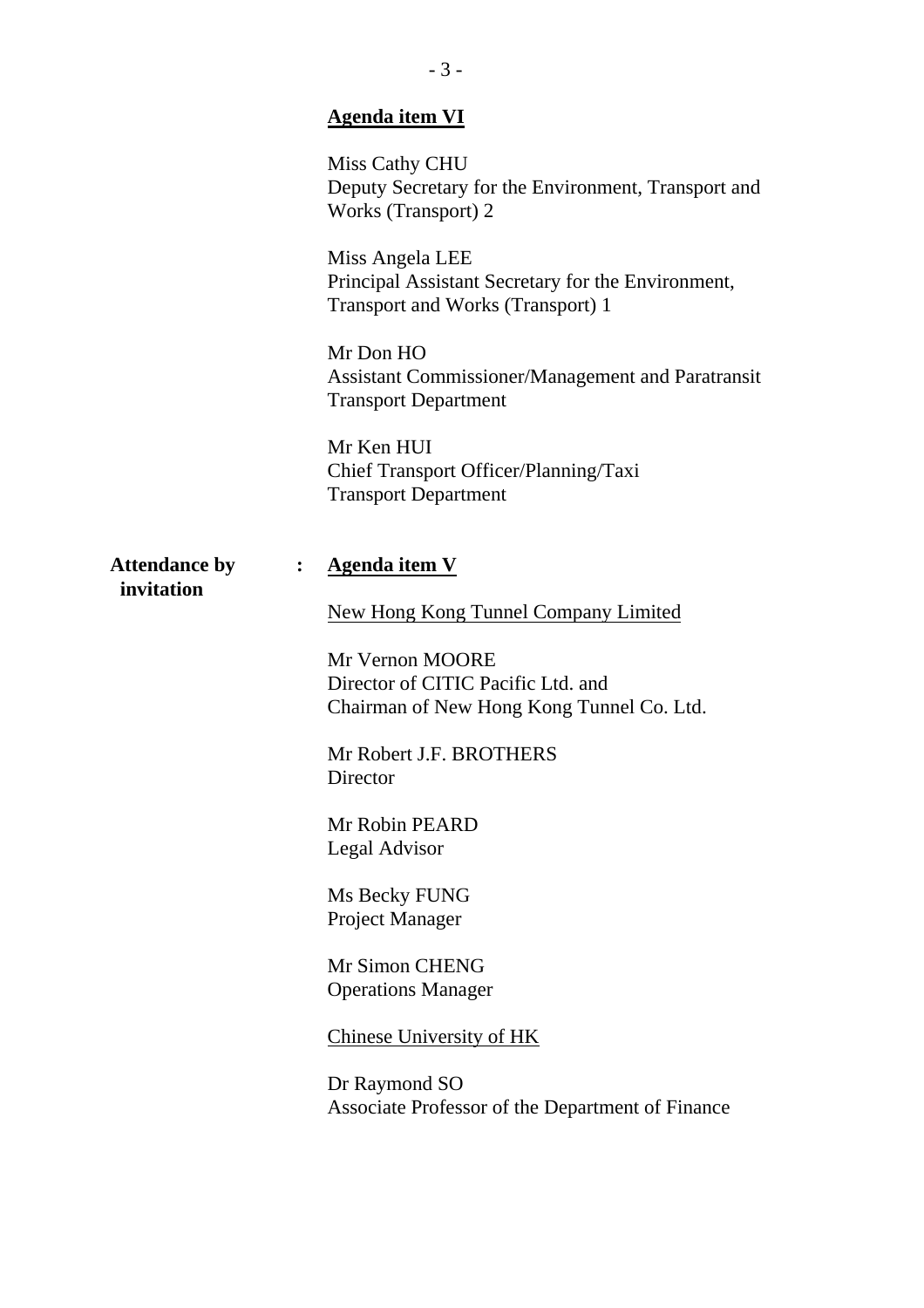| <b>Clerk in attendance :</b> Mr Andy LAU  | Chief Council Secretary (1)2                    |
|-------------------------------------------|-------------------------------------------------|
| <b>Staff in attendance : Ms Anita SIT</b> | Senior Council Secretary (1)9                   |
|                                           | Miss Winnie CHENG<br>Legislative Assistant (1)5 |

# Action

| Confirmation of minutes and matters arising |                                          |  |  |  |
|---------------------------------------------|------------------------------------------|--|--|--|
| (LC Paper No. CB(1)1179/04-05               | - Minutes of the meeting held on         |  |  |  |
|                                             | 25 February 2005                         |  |  |  |
| LC Paper No. $CB(1)1291/04-05$              | - Minutes of the special meeting held on |  |  |  |
|                                             | 1 March 2005)                            |  |  |  |

 The minutes of the meetings held on 25 February and 1 March 2005 were confirmed.

## **II Information papers issued since last meeting**

| (LC Paper No. CB(1)1190/04-05(01)  | Submission from a member of the<br>public giving views on "How to even<br>out the traffic of the three cross<br>harbour tunnels"                                                                                                                                                                                           |
|------------------------------------|----------------------------------------------------------------------------------------------------------------------------------------------------------------------------------------------------------------------------------------------------------------------------------------------------------------------------|
| LC Paper No. $CB(1)1224/04-05(01)$ | - Information paper provided by the<br>Administration on "Miscellaneous<br><b>Amendments to Road Traffic (Safety</b><br>Equipment) Regulations<br>(Cap.<br>374F), Road Traffic<br>(Traffic<br>Control) Regulations (Cap. 374G)<br>and Road Traffic (Registration and<br>Licensing of Vehicles) Regulations<br>(Cap. 374E)" |
| LC Paper No. $CB(1)1228/04-05(01)$ | Submission dated 1 April 2005 from<br>$\sim$<br>a member of the public suggesting<br>the need to promote the practice of<br>giving seats to the elderly and those<br>in need on public transport facilities                                                                                                                |
| LC Paper No. CB(1)1283/04-05(1)    | - Information paper provided by the<br>Administration on "705TH - Sha Tin<br>New Town, stage 2 - Trunk Road<br>T4"                                                                                                                                                                                                         |
| LC Paper No. $CB(1)1284/04-05(01)$ | - Information paper provided by the<br>Administration on "94TB - Sha Tin                                                                                                                                                                                                                                                   |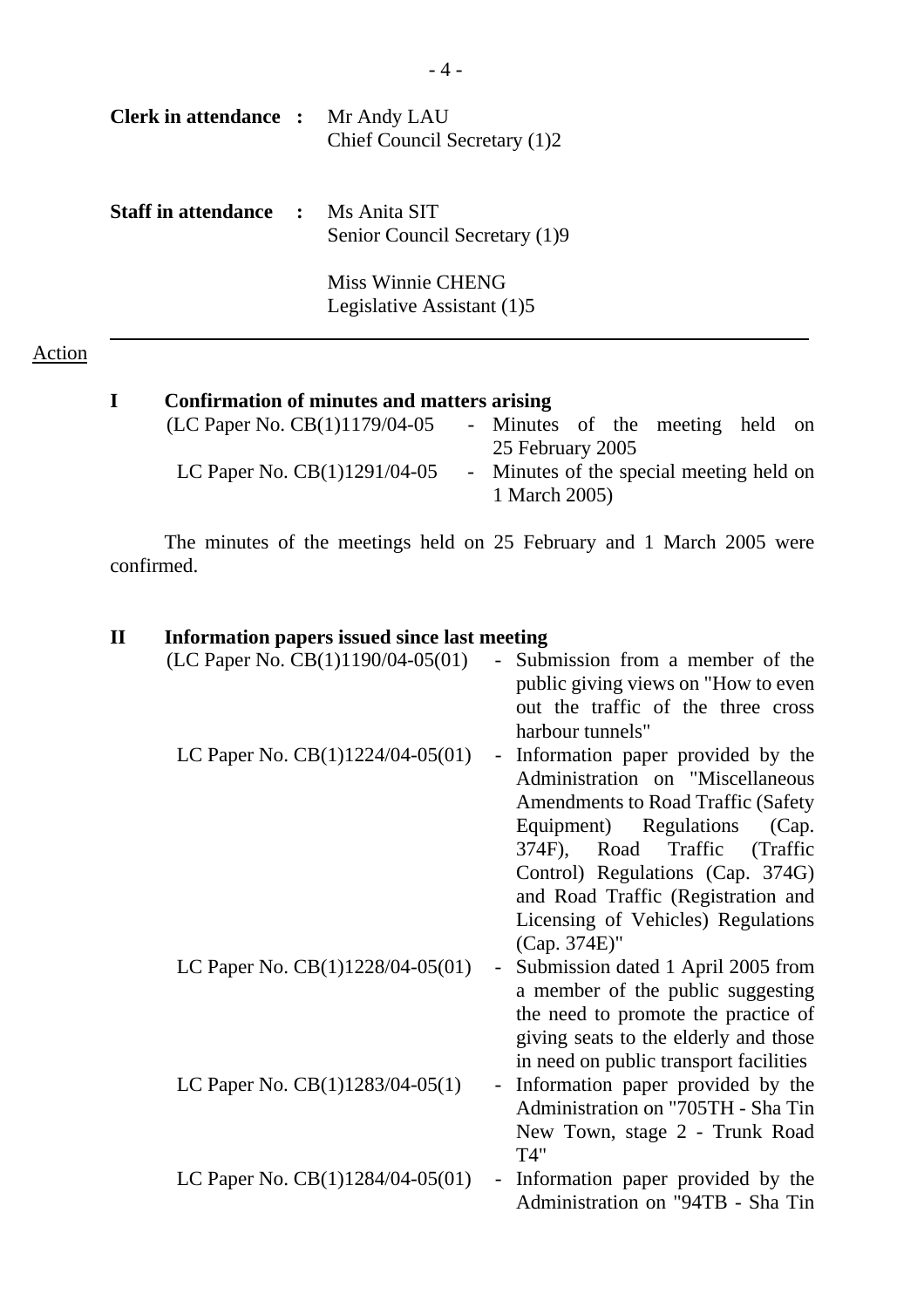Action

|                                    | New Town, stage 2 - pedestrian and<br>cycle subways at Lion Bridge" |
|------------------------------------|---------------------------------------------------------------------|
| LC Paper No. $CB(1)1297/04-05(01)$ | - Information paper provided by the                                 |
|                                    | Administration on "Area Traffic                                     |
|                                    | Control and Closed Circuit                                          |
|                                    | Television Systems for Tuen Mun                                     |
|                                    | and Yuen Long"                                                      |
| LC Paper No. $CB(1)1324/04-05(01)$ | - Submission dated 18 April 2005                                    |
|                                    | from Public Omnibus Operators                                       |
|                                    | Association Ltd.<br>regarding                                       |
|                                    | regulatory framework and licencing                                  |
|                                    | system for non-franchised<br>bus                                    |
|                                    | operation)                                                          |
|                                    |                                                                     |

2. Members noted the information papers issued since last meeting.

## **III Items for discussion at the next meeting scheduled for 27 May 2005**

| (LC Paper No. $CB(1)1298/04-05(01)$ ) | - List of outstanding items<br>for     |
|---------------------------------------|----------------------------------------|
|                                       | discussion                             |
| LC Paper No. $CB(1)1298/04-05(02)$    | - List of follow-up actions            |
| LC Paper No. CB(1)1228/04-05(02)      | - A letter dated 6 April 2005 from Hon |
|                                       | WONG Kwok-hing requesting that         |
|                                       | the issue of non-Hong<br>Kong          |
|                                       | residents being eligible to apply for  |
|                                       | taxi driver licence be placed on the   |
|                                       | Panel's list of outstanding items for  |
|                                       | discussion)                            |
|                                       |                                        |

3. Members noted that the following items were proposed by the Administration for discussion at the next meeting scheduled for 27 May 2005-

(a) Progress update on Hong Kong - Zhuhai - Macao Bridge;

- (b) Proposed registration scheme for the vehicle maintenance trade; and
- (c) Procurement of specialized vehicles for the Route 8 Control Area.

4. Members also noted that Mr WONG Kwok-hing had written in requesting that the issue of non-Hong Kong residents being eligible to apply for taxi driving licence be discussed by the Panel. Mr WONG requested that the issue be discussed as soon as possible, since it had implications on the employment of Hong Kong residents. Members agreed that items (a) and (b) above and the issue raised by Mr WONG be discussed at the next Panel meeting, and for item (c) above which involved a funding proposal, the Administration should provide an information paper for consideration by the Panel by circulation. Should it be considered necessary by members upon perusal of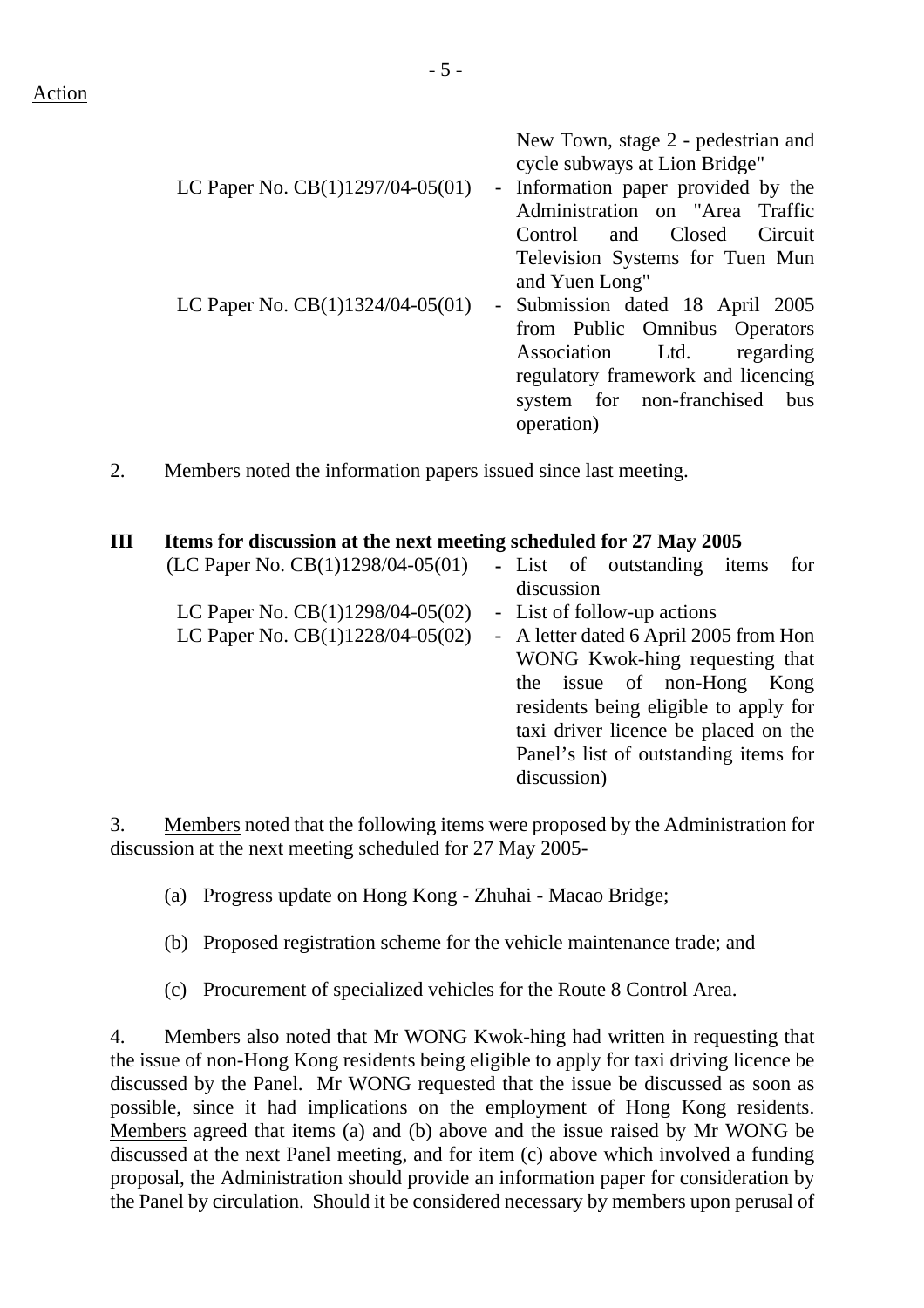the information paper, arrangements would be made for the Panel to discuss the item at a future meeting.

| IV | <b>New</b><br><b>Northwest</b><br>2004/Reconstruction and Improvement of Tuen Mun Road | <b>Territories Traffic</b> |        |                                 | and Infrastructure                                                                                                                         | <b>Review</b> |               |
|----|----------------------------------------------------------------------------------------|----------------------------|--------|---------------------------------|--------------------------------------------------------------------------------------------------------------------------------------------|---------------|---------------|
|    | $(LC$ Paper No. $CB(1)1096/04-05(07)$ - Information paper on "Northwest"               |                            |        | New<br>Infrastructure           | Territories Traffic<br>Review<br>provided by the Administration                                                                            |               | and<br>2004"  |
|    | LC Paper No. $CB(1)1096/04-05(08)$                                                     |                            |        | - Information<br>Administration | paper<br>"Reconstruction and Improvement of<br>Tuen Mun Road" provided by the                                                              |               | <sub>on</sub> |
|    | LC Paper No. CB(1)1097/04-05                                                           |                            | $\sim$ |                                 | Background brief on Northwest New<br>Territories Traffic and Infrastructure<br>Development prepared by<br>Legislative Council Secretariat) |               | the           |

## Introduction by the Administration

5. With the aid of Powerpoint, Deputy Secretary for the Environment, Transport and Works (Transport) 1 (DS/ETW(T)1) briefed members on the Northwest New Territories Traffic and Infrastructure Review 2004 (the Review) and the work plan drawn up in the light of the findings of the Review. In connection with the Review, DS/ETW(T)1 also briefed members on the findings of the feasibility study on widening the expressway section of Tuen Mun Road (TMR) between Tsuen Wan and Sam Shing Hui from dual-3 lane to dual-4 lane, and the proposed short to medium term measures to improve the traffic conditions of TMR.

## Procedural matter

6. Mr LEE Wing-tat suggested that in view of the heavy agenda of Transport Panel meetings and hence the very tight time schedule for discussion items, at this and future Panel meetings, each member should be allocated 5 minutes at each round of questions and answers. This arrangement would enable fair treatment for all members and better management of meeting time. Members agreed that Mr LEE's suggested arrangement be implemented from this meeting onwards.

## Discussion

7. Ir Dr Raymond HO commended the Administration for having drawn up a broad implementation timeframe for the necessary highway infrastructure to meet the traffic needs of North West New Territories (NWNT) and North Lantau. He opined that the key factors affecting traffic demands in NWNT were the population growth in NWNT and the traffic generated from Hong Kong – Shenzhen Western Corridor (HK-SWC)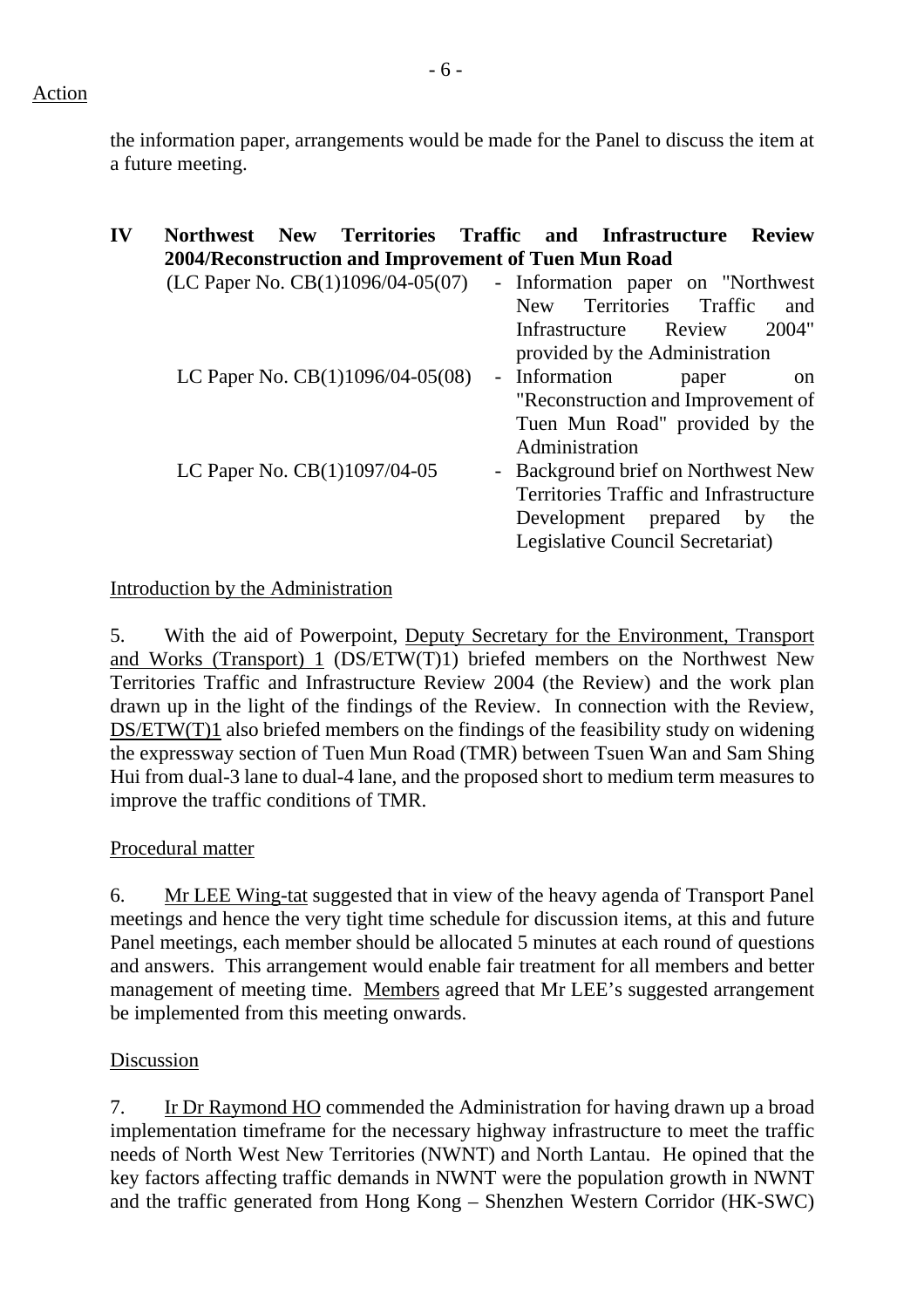and Hong Kong – Zhuhai –Macao Bridge (HZMB). He enquired about the projections of the traffic generated by the two cross-boundary infrastructure projects.

8. DS/ETW(T)1 advised that TMR had a design daily capacity of 125 000 vehicles. The daily traffic on TMR in 2004 was 102 000 vehicles. Upon the commissioning of HK-SWC in 2006, it was estimated that the initial traffic volume of HK-SWC would be in the region of about 31 000 vehicles per day. Some 6 000 additional vehicles would be using TMR compared to 2004. The overall daily traffic on TMR would still be below its design capacity.

9. As regards the traffic demand after the commissioning of HZMB, DS/ETW(T)1 advised that it was estimated that in 2016, HK-SWC would carry a daily traffic of about 60 000 vehicles. By that time, an additional daily traffic of some 41 000 vehicles would be using the major strategic roads in NWNT (i.e. TMR and Route 3) compared to 2004. In addition, a daily traffic of about 4 200 vehicles from HZMB would also use TMR and Route 3. As such, an additional 45 000 would be using TMR and Route 3 in 2016 compared to 2004. The peak hour volume to capacity (v/c) ratio of TMR was estimated to be 1.2 or lower in 2016.

10. DS/ETW(T)1 further advised that the findings of the Review showed that the Base Network could in general cope with the traffic demands and would operate within manageable levels up to 2016. The projections on the traffic condition under the Base Network, expressed in v/c ratios, as shown in Enclosure 2 to the Administration's paper, were devised on the assumption that all the projects suggested in the Concept Plan for Lantau would be implemented. It could therefore be said that even under the "worst" case scenario, no major highway infrastructure projects would be required before 2016.

11. Ir Dr Raymond HO expressed doubt on the conclusion that the Base Network could in general cope with the traffic demands and would operate within management levels up to 2016. He questioned the reliability of the Administration's traffic projections.

12. DS/ETW(T)1 advised that the present traffic projections were computed based on the latest data provided by the Planning Department, which had taken into account the latest planning parameters for the Mainland. At this point in time, there were indeed uncertainties about various input assumptions, and therefore, as a prudent way forward, the Administration would now carry out investigations and engineering feasibility studies on the various major development proposals, such that the optimal option could be implemented at the earliest opportunity once the future development picture became clearer.

13. Mr TAM Yiu-chung pointed out that a v/c ratio of 1.2 already indicated an extent of traffic congestion. Given the various major cross-boundary infrastructure projects in the pipeline, the traffic demands in NWNT and North Lantau might surge within a short period of time, seriously aggravating the traffic congestion in these regions. Mr TAM therefore expressed grave concern that the implementation timeframe currently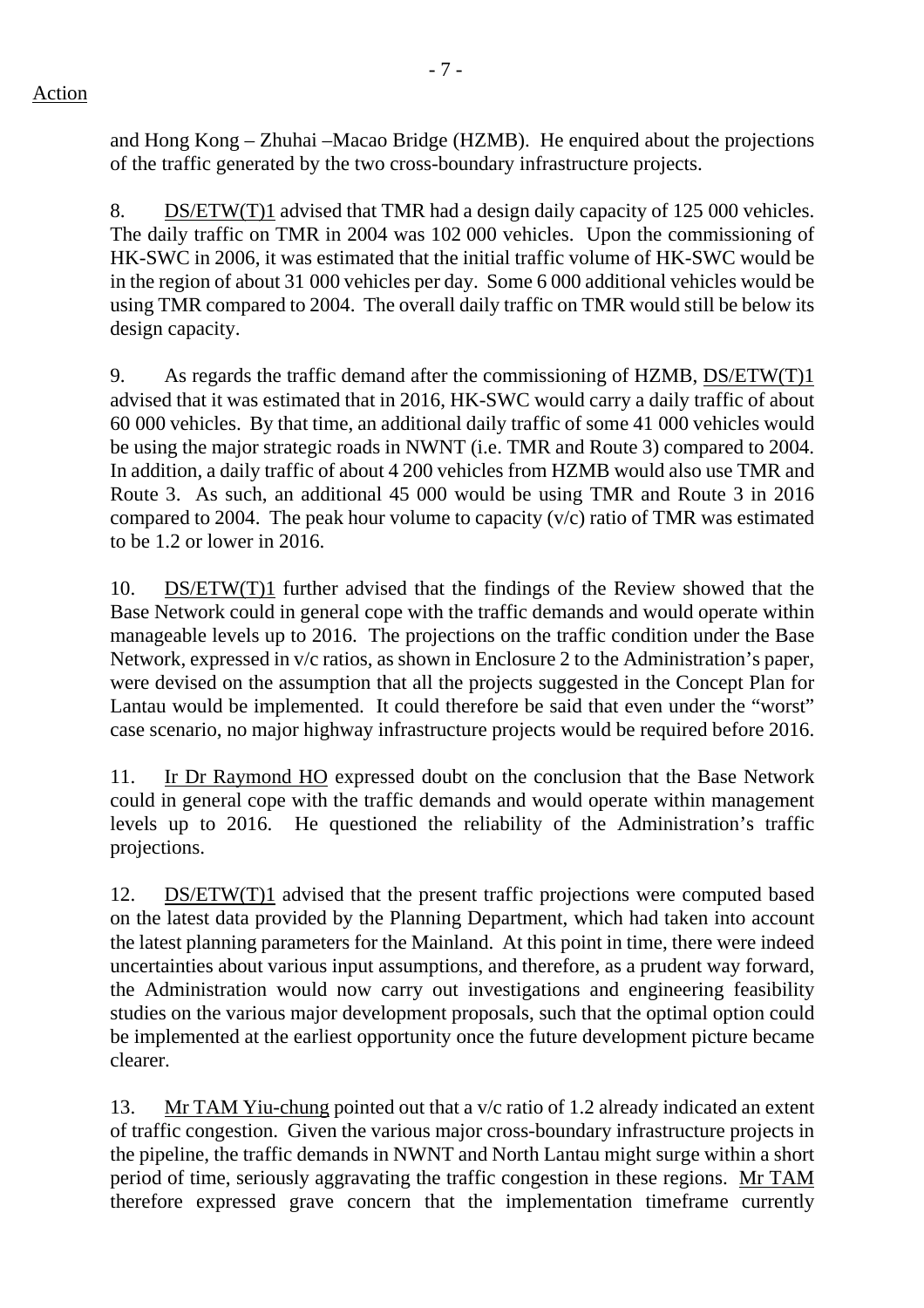proposed by the Administration, with 2017 being the earliest timing when any new highway infrastructure would be commissioned, might fall far short of meeting the traffic demands in the short to medium term. Mr TAM opined that no further delay should be allowed for implementation of suitable measures to divert traffic from TMR to Route 3. He enquired about the progress of the work in this regard.

14. DS/ETW(T)1 assured members that the Administration would continue to closely monitor the developments that would affect the traffic demands of NWNT and North Lantau and would review the implementation timeframe under the various options accordingly. The commissioning of HK-SWC would bring about additional traffic demand but the increase would not be so significant as to warrant immediate implementation of any major highway project in the region.

15. As regards the diversion of traffic from TMR to Route 3, DS/ETW(T)1 advised that the Administration had been in active discussion with the operator of Route 3. In mid 2004, the Administration had started pursuing the option of constructing an Easterly Link Road connecting Deep Bay Link with Route 3 in partnership with the operator. The Administration would try to arrive at an arrangement that would be in the public interest in both traffic and financial terms. The Administration would report the progress of the matter to this Panel in due course.

16. Mr TAM Yiu-chung cautioned that in pursuing the said "partnership" arrangement for the construction of the Easterly Link Road, the Administration must bear in mind the lessons learned from the problems of the various Build-Operate-Transfer tunnels. He also commented that given that certain major highway projects would be required eventually, and in view of the prevailing downturn of the local construction industry, it would be to the benefits of both the overall local economy, the residents of NWNT and road users in general to implement one or a few of the major highway projects right away.

17. Whilst taking note of Mr TAM's cautionary remark, DS/ETW(T)1 said that as revealed in earlier discussions, the Easterly Link Road could only reduce the journey time by 2 to 4 minutes. The Administration considered that the project was not cost-effective if pursued as a public works project, and therefore decided to pursue the project under a public-private-partnership approach. In reply to the Chairman's enquiry, DS/ETW(T)1 advised that as the negotiation with the operator of Route 3 involved commercially sensitive information, the Administration could not release details of the negotiation at this stage. The Administration also could not commit to a specific timetable for the negotiation, but would report to this Panel at a suitable time.

18. Mr WONG Kwok-hing also expressed concern that the implementation timeframe currently proposed by the Administration fell far short of meeting the traffic demands in the short to medium term. He considered that given the various anticipated developments including the commissioning of HK-SWC, the implementation of HZMB, and the difficulties for widening TMR to dual-4 lane, there was a very strong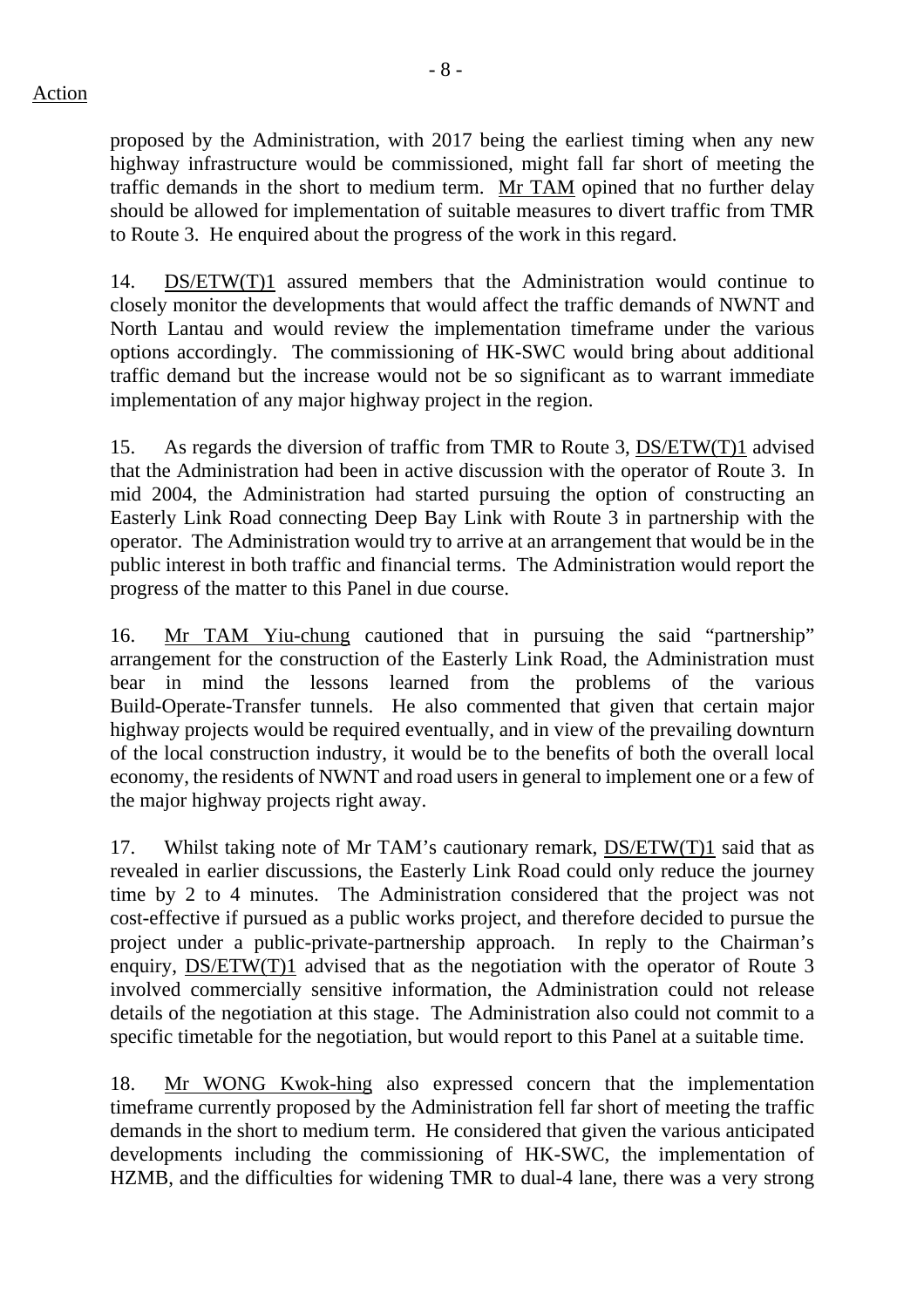case for early implementation of the Tuen Mun Western Bypass and Tuen Mun – Chek Lap Kok Link.

19. DS/ETW(T)1 advised that according to the principle of prudent financial management, it was necessary to prioritize various initiatives requiring government funding such that the various initiatives would be implemented at an appropriate timing to meet public needs. The Administration would closely monitor the relevant developments and review the implementation timeframe for the various possible highway projects accordingly.

20. In reply to Mr WONG Kwok-hing's enquiry on whether the Administration had consulted the relevant District  $\overline{\text{Count}(s)}$ ,  $\overline{\text{DS/ETW}(T)1}$  advised that the Administration considered it appropriate to discuss the matter with the Panel in the first place. The Administration was arranging a meeting with Tuen Mun District Council to discuss the matter.

21. Mr LEE Wing-tat recalled that in 2002, the Legislative Council (LegCo) had considered a funding proposal for Route 10 - North Lantau to Yuen Long Highway (Route 10 Northern Section). At that time, the Democratic Party supported the proposal but the proposal was eventually rejected by the Finance Committee. The Democratic Party considered that Route 10 Northern Section was an essential part of the transport infrastructure in NWNT. He asked whether it was still the Administration's plan to construct Route 10 Northern Section. Noting that TMR would be operating at full capacity with a v/c ratio of 1.2 in the short term (around 2011), he questioned why no major highway project would be implemented until 2017. Mr LEE then moved the following motion -

"本會要求政府立即研究興建十號幹線北段。"

English translation

"That this Panel urges the Government to immediately study the implementation of Route 10 Northern Section."

22. DS/ETW(T)1 clarified that a v/c ratio between 1.0 and 1.2 indicated a manageable degree of congestion during peak hours, and for transport planning purposes, the traffic condition of a strategic road operating at a v/c ratio of 1.2 was considered acceptable. As such, according to the Review results, TMR could cope with the traffic demand up to 2016. The three implementation options set out in the Administration's paper had different effects. There was no immediate need to make a final decision on which option to pursue.

23. The Director of Highways (DHy) advised that TMR, Route 3 and the widened Castle Peak Road were important road links connecting NWNT and Tsuen Wan/Tsing Yi. On the other hand, the Tuen Mun – Chek Lap Kok Link being part of the road infrastructure in Option 2 would link NWNT to the Northern Lantau. Since each of the three implementation options involved huge investment of over \$35 billion, the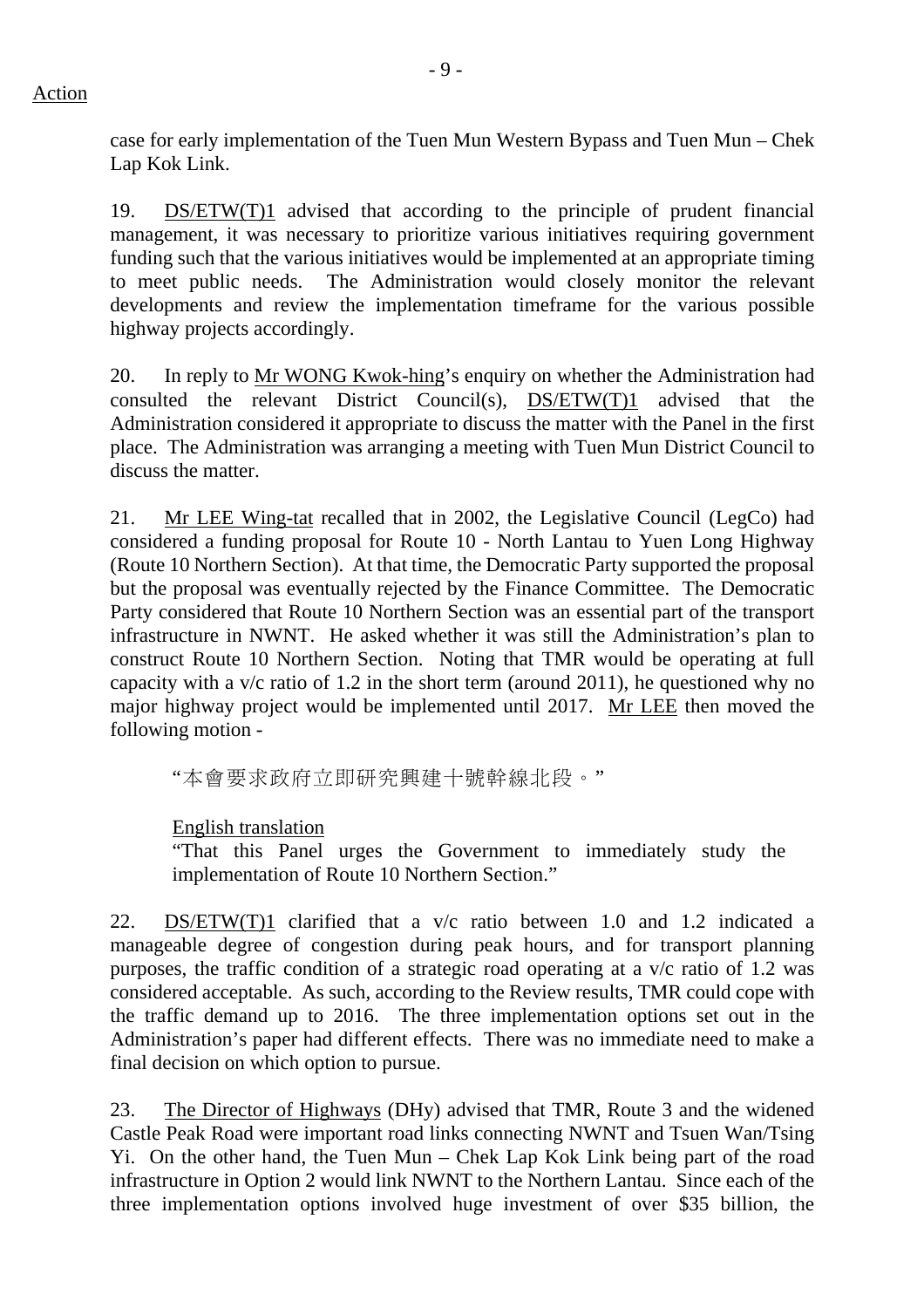Administration must plan very carefully taking into account the scope and pace of various major development proposals and the resultant traffic impact on NWNT and North Lantau. As there were uncertainties about the relevant development proposals, the Administration considered it prudent to carry out at this stage investigation and engineering feasibility studies of the various possible highway projects such that once the future development picture became clearer, the optimal option could be implemented at the earliest opportunity.

24. Mr LEE Wing-tat expressed concern that it took some 7 to 10 years to complete a major highway project. If the Administration still held a wait-and-see attitude, it was highly probable that the traffic congestion in NWNT would have become unbearable before any new major highway was in place to meet the increased traffic demand.

25. In reply to Mr CHENG Kar-foo's enquiry, DS/ETW(T)1 advised that Route 10 Northern Section was presented as C1 "Lam Tei Tunnel" in the Administration's information paper, and was a component of Option 1.

26. Highlighting that Route 3 still had a lot of spare capacity, Mr CHENG Kar-foo asked whether the Administration had made any assessment on the scenario of Government buying back the ownership of Route 3. He considered that if the traffic on TMR could be effectively diverted to Route 3, the task of devising an appropriate transport strategy to meet the traffic needs in NWNT would be much simpler.

27. DS/ETW(T)1 advised that the Review and the recommended implementation timeframe set out in the Administration's paper had not taken into account the suggested scenario of Government buying back the ownership of Route 3.

28. Mr CHENG Kar-foo commented that given the need to incur over \$30 billion to build now roads to ease the traffic condition in NWNT and the prevailing problems surrounding BOT tunnels, the Administration should adopt a more pragmatic attitude and seriously consider the option of buying back the ownership of Route 3. Otherwise, public resources would be wasted.

29. Ms Miriam LAU considered that only Option 1 and Option 2 warranted further consideration. Option 3 appeared to be a poor option as it involved mainly improvements to existing roads which took a long time to complete and might cause serious disruptions to traffic and residents. She opined that apart from addressing the traffic needs in NWNT, the package of highway projects to be implemented should also complement the development of economic infrastructure in Hong Kong. On this basis, she considered that Option 2 which provided a more direct link between NWNT and Northwest Lantau was the preferred option and should be further studied.

30. On the use of v/c ratios for transport planning, Ms Miriam LAU recalled that in the past, the Administration usually justified new highway projects by highlighting that the v/c ratio of existing roads already exceeded or would soon approach 1.0, hence the necessity to implement the relevant new highway projects to ease traffic congestion. In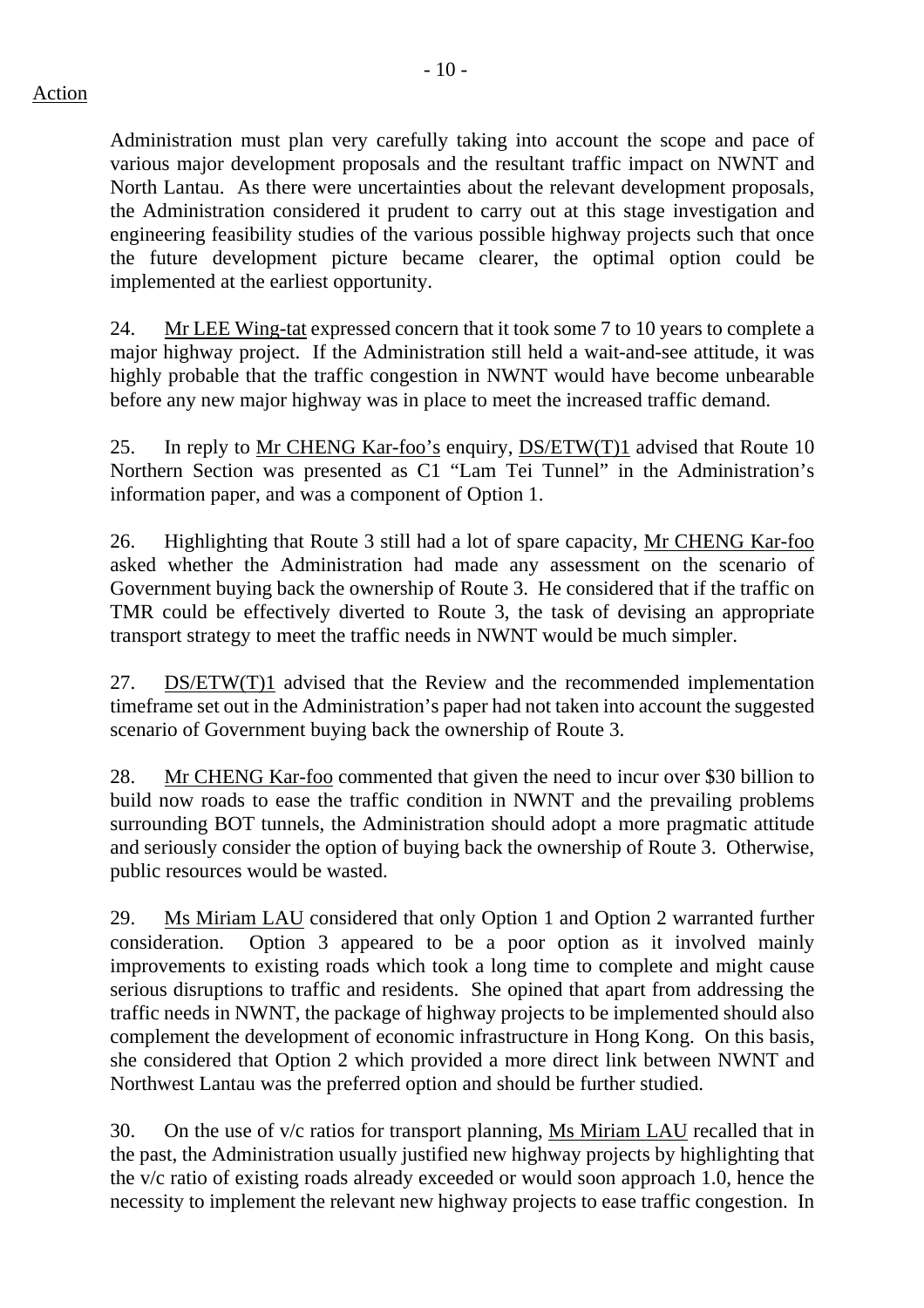## Action

the present case, notwithstanding that the v/c ratio of TMR – Siu Lam and TMR – Sham Tseng already stood at 1.1 and would reach 1.2 in the short term, the Administration still maintained that in the short to medium term, the existing road network could cope with the traffic demands and no new major highway projects would be required. She asked whether the Administration had changed its planning standards. She also questioned why it was necessary to wait until 2017 before any new major highway project was implemented.

31. DS/ETW(T)1 advised that for planning local roads, apart from the v/c ratio, the traffic condition at relevant road junctions was also an important consideration. For all strategic roads, the v/c ratio of 1.2 had been consistently adopted as the upper limit of acceptable traffic condition. According to existing transport planning principles, when the v/c ratio of a road reached or would soon reach 1.0, the Administration would carry out the highest level of preparatory work so that the relevant project could be implemented at the earliest opportunity when required. In the present case, it was not that the Administration would do nothing between now and 2017. Instead, the Administration would carry out preparatory work to enable implementation of the optimal option at the earliest opportunity once the future development picture became clearer. The Administration had already completed investigation and engineering studies for some possible projects, and planned to start the studies for the remaining four possible projects. After completion of these studies, all the projects would be ready to proceed to the design and construction stages, including the gazettal of relevant road schemes and the tendering out of construction contracts.

32. Mrs Selina CHOW expressed strong reservation on the implementation timeframe presented by the Administration. She considered that given the impending commissioning or implementation of the major cross-boundary transport infrastructure projects, the trend growth of cross-boundary cargo and passenger throughput, one could reasonably expect that the traffic demand in NWNT and North Lantau would increase very significantly in the coming years. As the traffic projections made by the Administration were often not accurate in the past, she was concerned that on this occasion, the Administration again had grossly under-estimated the traffic demand in the short to medium term. She opined that the Administration should provide more information on what factors it had taken into account in arriving at the present traffic projections. Secondly, the Administration should expeditiously draw up a definite implementation plan for the necessary highway projects, lest the needed road infrastructure would be available too late causing Hong Kong people to pay a high price.

33. DS/ETW(T)1 responded that given the very long planning timeframe and the uncertainties in various input assumptions, the Administration recognized that the traffic projections for the medium term and long term scenarios could at best be rough estimates. It was therefore necessary for the Administration to closely monitor the various relevant developments. At this point in time, a number of these developments were still at an inception stage, e.g. the proposed logistics park in Lantau, the further expansion of the Airport, the location, scale and pace of development of Container Terminal 10. The implementation timeframe presented in the Administration's paper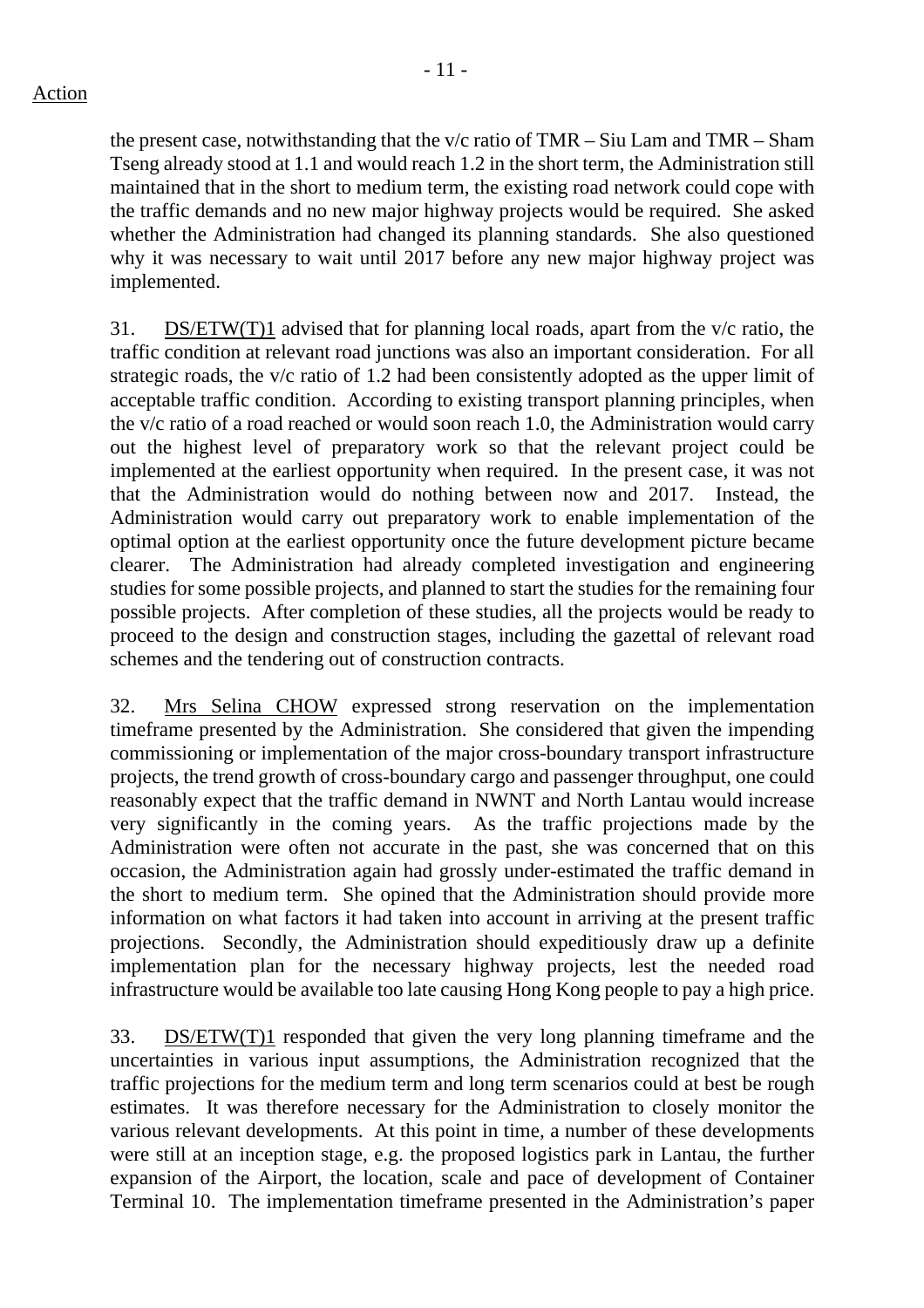was only tentative and would be subject to ongoing review. There was the possibility of accelerating the implementation of necessary highway projects if it was so required in future.

34. Mrs Selina CHOW reiterated that she was not confident in the Administration's traffic projections in the present review. She stressed that NWNT was closely related to the developments taking place in the Pearl River Delta region, and it was important that the Administration adopted a proactive approach in planning the necessary infrastructure.

35. Mr Albert CHAN expressed grave disappointment about the hesitant and passive attitude displayed by the Administration this time. He said that in the past, in presenting its transport plans, the Administration had exhibited much greater confidence than it did this time. The plans presented were usually well thought out with clear priorities and implementation schedules. This time, the plan presented was at odd with common sense and uncertainty. The "anticipated implementation window" was entirely out of line with the developments in NWNT, North Lantau and Pearl River Delta. Route 10 Northern Section should have been implemented and be in place in 2007. Of the three implementation options, he was inclined toward Option 2. However, irrespective of which option was adopted eventually, there was a definite need to advance the implementation timing. The Administration should work out a clear implementation plan for public consultation and should then proceed to the construction of selected highway projects.

36. DS/ETW(T)1 clarified that the term "anticipated implementation window" in the Administration's paper meant the anticipated time period during which construction of the relevant projects would be completed and commissioned. There was the possibility that the projects would be advanced and completed earlier than 2017. He did not agree that the Administration was lacking confidence and did not have a well thought out plan. The fact was that at this point in time, the Administration could not commit to a particular package of projects or implementation option because there were still a number of uncertainties about the various major development proposals affecting the traffic needs in NWNT and the North Lantau. The Administration would fine tune the present plan having regard to the relevant developments.

37. Mr Albert CHAN opined that given the impending commissioning of HK-SWC and the Government's commitment to taking on board HZMB, there was an urgent need to decide early on which package of projects should be implemented and hence the need to start public consultation right away.

38. Mr WONG Kwok-hing moved the following motion, which was seconded by Mrs Selina CHOW -

"本委員會促請政府盡快研究興建組合D,即屯門西繞道及屯門至 赤鱲角連接路。"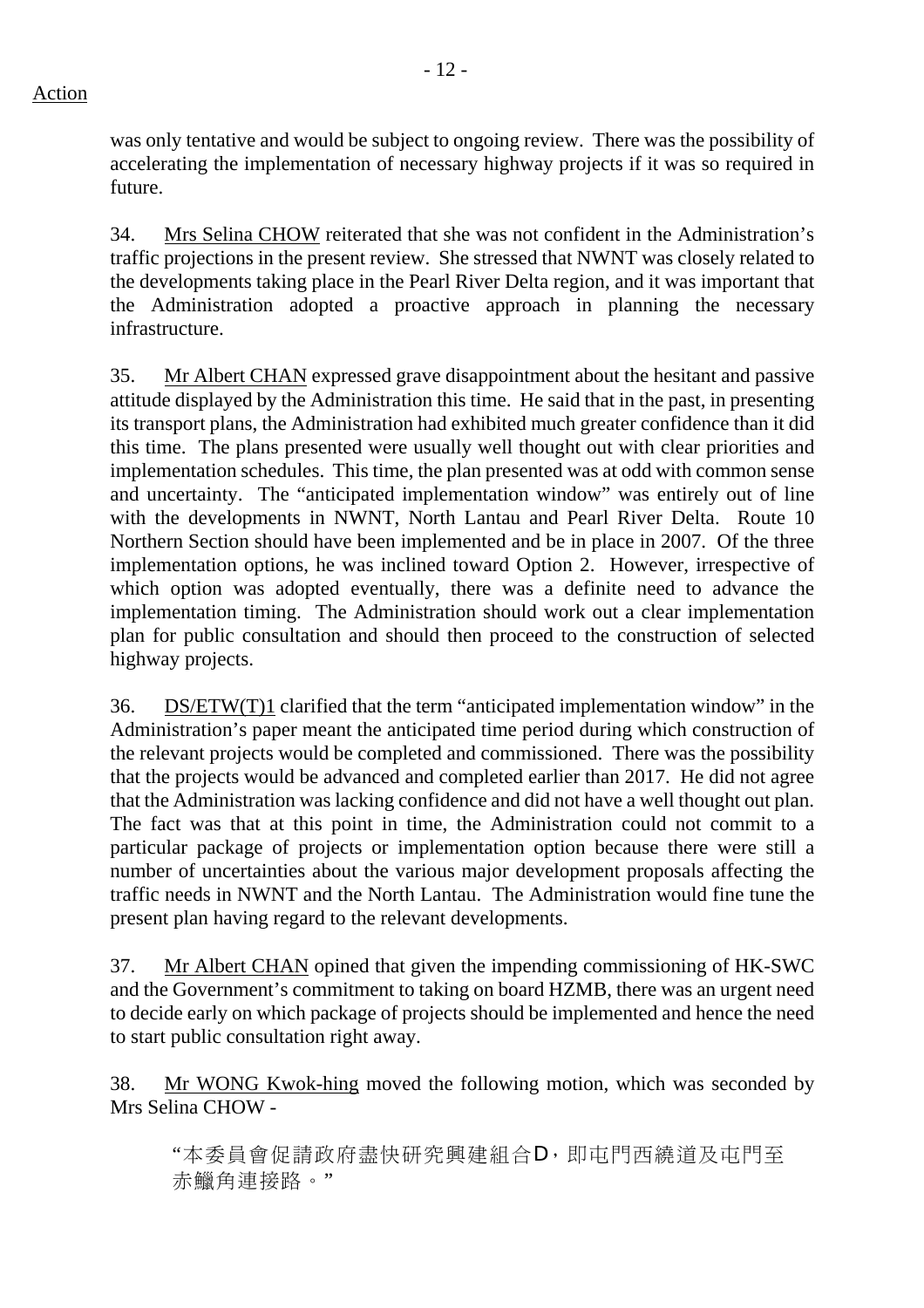#### English translation

"That this Panel urges the Government to expeditiously study the implementation of Package D (i.e. Tuen Mun Western Bypass and Tuen Mun **-** Chek Lap Kok Link)."

39. Mr LEE Wing-tat said that his motion was to urge the Administration to expedite the study on Route 10 Northern Section so that the project could be implemented without delay.

40. Mr WONG Kwok-hing said that his motion was different from that of Mr LEE. The motion urged the Administration to pursue Package D. Package D provided an important strategic link between Tuen Mun and Chek Lap Kok, and could effectively cater for the traffic between NWNT and North Lantau. Package C had already been considered in the past and was subsequently found not the optimal option, as Route 3 could perform a similar function.

41. Mr Albert CHAN considered that the two motions were not contradictory to each other. The Administration could further study both Package C and Package D and the decision as to which package should be implemented should be taken after further study.

42. Mrs Selina CHOW considered that the two motions suggested different priorities and preferences. In view of resource and time constraints, there was a need to choose between the two packages.

43. Mr CHENG Kar-foo said that he understood that Tuen Mun District Council (TMDC) held a strong view on Route 10 and had repeatedly urged for the implementation of the project. Mr LEE Wing-tat's motion was to reflect this demand. The Democratic Party would also support Mr WONG Kwok-hing's motion. He considered that undertaking detailed studies on both packages would enable an informed decision to be made at a later stage. Hence the two motions should not be viewed as mutually exclusive.

44. Mr TAM Yiu-chung said that having studied Route 10 in detail, the Democratic Alliance for the Betterment and Progress of Hong Kong (DABP) considered that Route 3 could serve a similar function. Given limited resources, DABP considered it advisable for the Administration to focus its planning work on Package D to enable its early implementation.

45. Mr LEE Wing-tat said that he understood that members of TMDC including those affiliated to DABP called for implementation of Route 10. He was thus perplexed by Mr TAM Yiu-chung's comments.

46. Mrs Selina CHOW said that when TMDC discussed the matter, it might not have the same extent of information as that provided to the Panel now. The Liberal Party was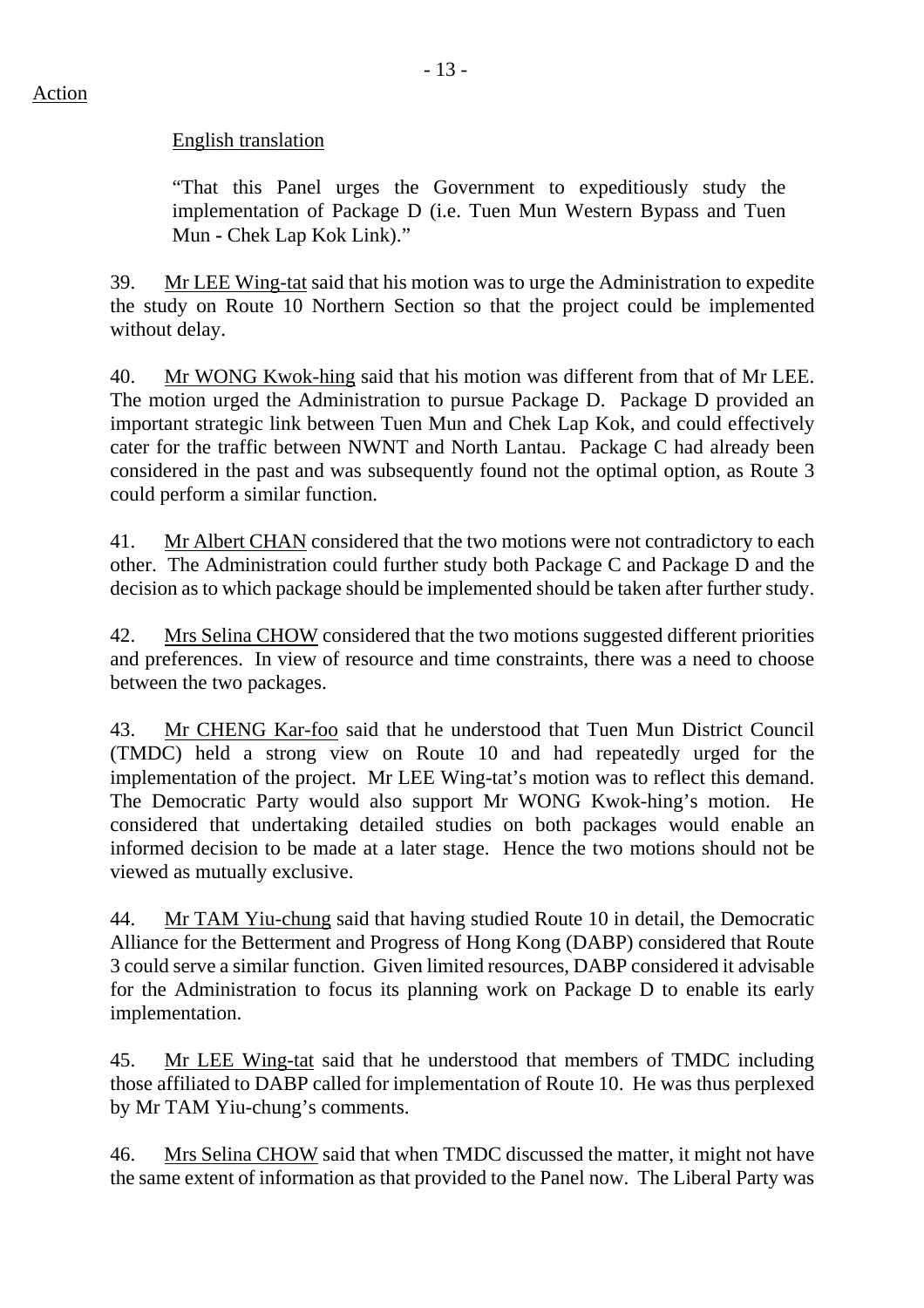also inclined toward Package D, but recognized the need to conduct a detailed study before deciding on the implementation of the projects.

47. In response to the Chairman's enquiry, DS/ETW(T)1 advised that the Administration had not provided TMDC with the information contained in the Administration's paper for this meeting. The Administration planned to brief TMDC on the matter shortly.

48. Mr TAM Yiu-chung said that DABP members in TMDC were very concerned about the additional traffic generated by the cross-boundary infrastructure facilities, and had all along called for improvement to the road network in NWNT to cope with the increasing traffic demand. In the past, Route 10 Northern Section had been proposed by the Administration for this purpose and therefore they had been in support of the project. DABP members including those who were TMDC members now held the view that compared with Route 10 Northern Section, Tuen Mun Western Bypass and Tuen Mun – Chek Lap Kok Link could more effectively cater for the growing cross-boundary road traffic and divert traffic from the Tuen Mun area.

49. Mr Albert CHAN considered that the two packages were not mutually exclusive at this stage. Before deciding on which option to pursue, it was necessary to study in detail all relevant factors. Hence the Administration should carry out comprehensive studies in respect of all the three options. From the angle of the regional development strategy, he was inclined toward Option 2. He urged the Administration to give a timetable for public consultation, and commented that engineering feasibility studies should be carried out only after a decision was taken on which option should be implemented.

50. The Chairman ruled that as both motions only urged the Administration to carry out studies on the package concerned, the two motions were not mutually exclusive. Members might vote on both motions, if they so wished.

51. The Chairman then put the motion moved by Mr LEE Wing-tat to vote. Four members voted for and four members voted against. In line with conventional practices, the Chairman exercised his casting vote and he voted against the motion. The motion was negatived.

52. The Chairman then put the motion moved by Mr WONG Kwok-hing to vote. Eight members voted for and no member voted against. The Chairman declared that the motion was passed by the Panel.

| Toll increase of the Eastern Harbour Crossing and Related issues |                                       |
|------------------------------------------------------------------|---------------------------------------|
| (LC Paper No. $CB(1)1298/04-05(03)$                              | - Information paper on "Enhancing the |
|                                                                  | Distribution of Traffic at the Three  |
|                                                                  | Road Harbour Crossings" provided      |
|                                                                  | by the Administration                 |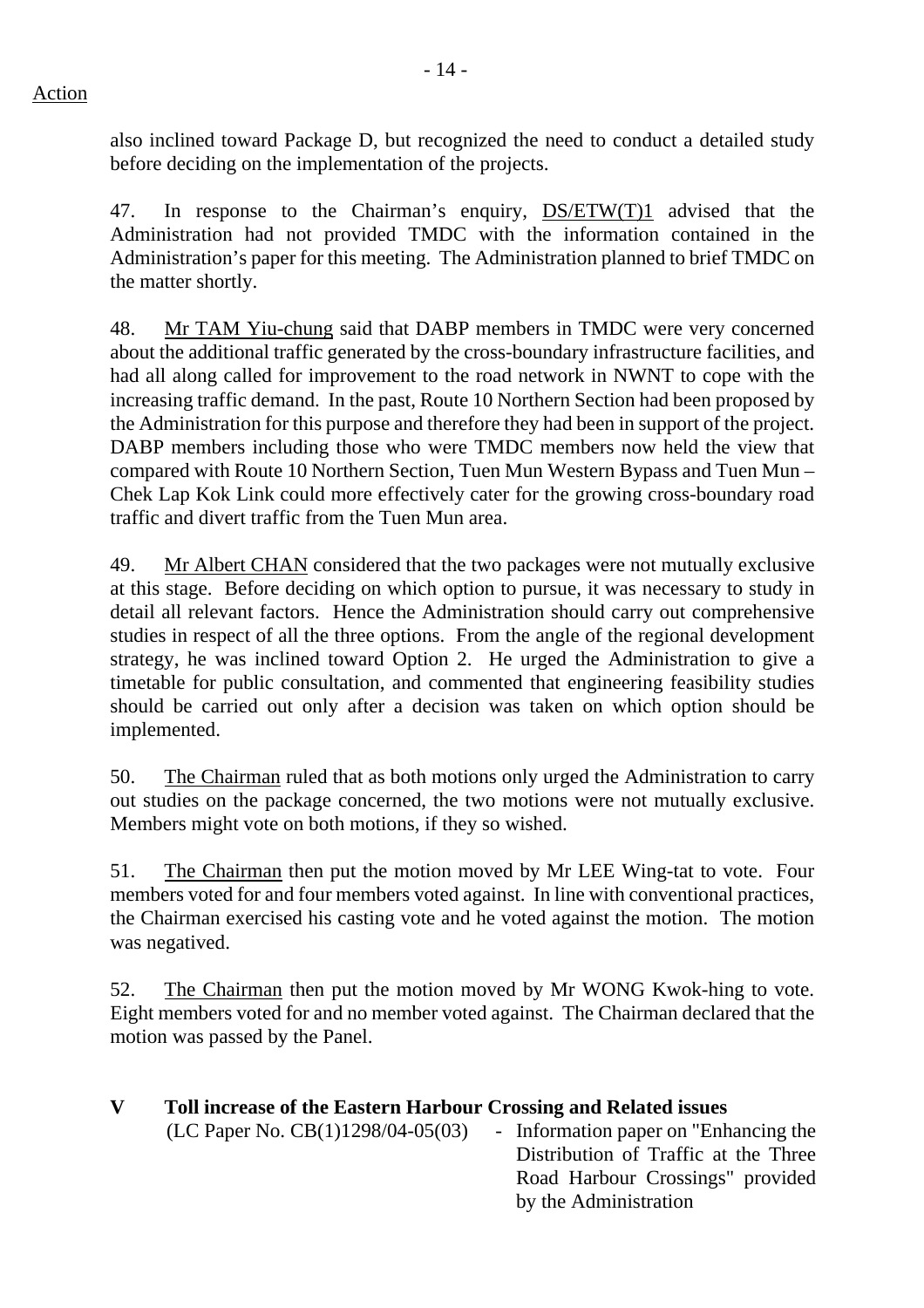| File Ref.: ETWB(T)CR 1/3/4651/92   | Legislative Council Brief<br>on              |
|------------------------------------|----------------------------------------------|
|                                    | "Arbitration on the toll increase of         |
|                                    | the Eastern Harbour Crossing"                |
| LC Paper No. $CB(1)1347/04-05(01)$ | Supplementary information on the<br>$\equiv$ |
|                                    | Administration's<br>assessment<br>in         |
|                                    | regard to the economic implications          |
|                                    | of the toll increase of the Eastern          |
|                                    | Harbour Crossing provided by the             |
|                                    | Administration                               |
| LC Paper No. $CB(1)1352/04-05(01)$ | A letter from Dr SO Wai-man,                 |
|                                    | of<br>Professor<br>Associate<br>the          |
|                                    | Department of Finance of<br>the              |
|                                    | Chinese University of Hong Kong              |
|                                    | regarding the calculation of internal        |
|                                    | rate of return on equity by the New          |
|                                    | Hong Kong Tunnel Company                     |
|                                    | Limited                                      |
| LC Paper No. CB(1)1293/04-05       | Background brief on "Distribution of         |
|                                    | traffic<br>amongst the three<br>road         |
|                                    | harbour crossings" prepared by the           |
|                                    | Legislative Council Secretariat              |
| LC Paper No. CB(1)1339/04-05(01)   | Extract of draft minutes of meeting          |
|                                    | on 18 March 2005)                            |

- 53. Members noted that the following papers were tabled at the meeting
	- (a) speaking note of the Chairman of the New Hong Kong Tunnel Company Limited (NHKTC); and
	- (b) letter from NHKTC responding to the submission from Dr Raymond SO, Associate Professor of the Department of Finance of the Chinese University of Hong Kong, regarding the calculation of internal rate of return (IRR) on equity by NHKTC.

(*Post-meeting note*: The above papers were issued to members vide LC Paper No. CB(1)1360/04-05 on 25 April 2005.)

Options to enhance the distribution of traffic at the three road harbour crossings

54. The Deputy Secretary for the Environment, Transport and Works (Transport) 3 (DS/ETW(T)3) said that the 12 options of measures to achieve a more balanced traffic distribution among the three road harbour crossings set out in the Administration's paper were not meant to be exhaustive. The Administration maintained an open mind on these options and welcomed further suggestions from Legislative Council (LegCo) Members and other interested parties.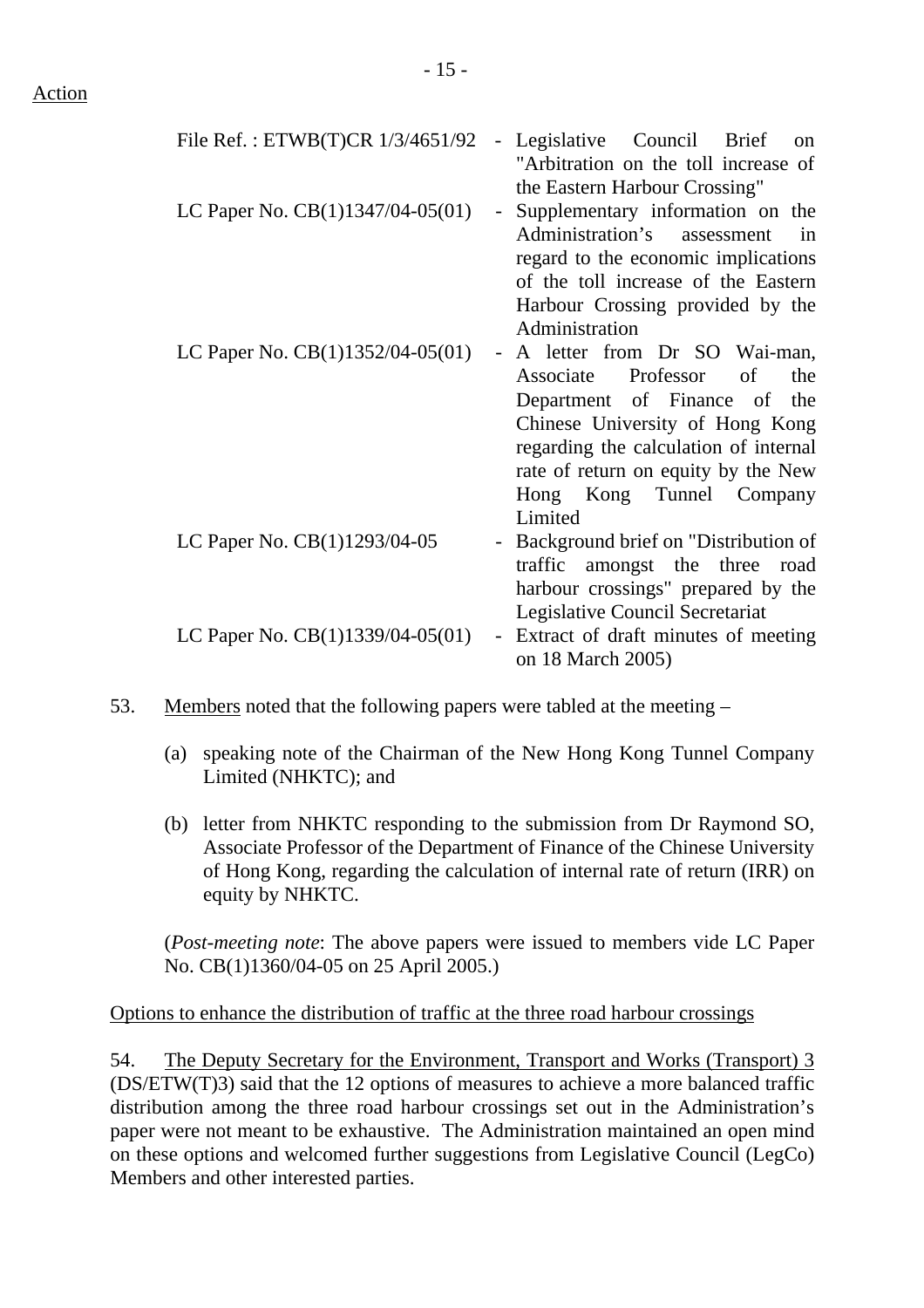55. Mr WONG Kwok-hing commented that being an executive-led Government, the Administration should not just present 12 options without making any recommendation as to which option(s) should be pursued. He referred to a statement in the speaking note of Mr Vernon MOORE, Director of CITIC Pacific Ltd. and Chairman of New Hong Kong Tunnel Co. Ltd., that "We were pleased that just a few weeks ago the Secretary for the Environment, Transport and Works (SETW) told that franchise extensions, and other policy changes, were now thought possible. The tunnel operators have readily agreed to revive and update the earlier work to explore the possibility of combining the three tunnels in a way that would make traffic flows more balanced, while satisfying commercial principles.", and sought clarification from the Administration as to whether it had preference for any particular option.

56. In reply, DS/ETW(T)3 said that the remark of SETW that franchise extensions and other policy changes were now thought possible was consistent with the Administration's present position that it maintained an open mind on the various options. At this stage, the Administration did not have a preference for or inclination towards any particular option. The Administration would listen to the views of LegCo Members and the public, undertake further studies on the options and, if necessary, hold discussions with the tunnel operators of the Eastern Harbour Crossing (EHC) and Western Harbour Crossing (WHC). She stressed that, as mentioned in the Administration's paper, whichever option was selected must be able to meet the following principles –

- (a) it should bring about overall benefit to the public;
- (b) it should be fair to taxpayers; and
- (c) it should help alleviate traffic congestion in the tunnels and on the adjacent strategic roads and junctions.

Where the option involved changes to the ownership or franchises of existing crossings, the following additional principles would also be of paramount importance –

- (a) there should be a fair valuation of the road harbour crossings, especially Cross-Harbour Tunnel (CHT), as it was a valuable public asset;
- (b) it should make commercial sense to the franchisee(s); and
- (c) it should be accompanied by a toll adjustment mechanism that was acceptable to the public, the Government and the tunnel franchisees.

57. Mr CHENG Kar-foo said that the Democratic Party (DP) would make a detailed submission on the matter to the Administration. Among the various options, DP considered that Option 2C - "Common ownership for CHT, WHC and EHC" was a viable option and it could also effectively improve the uneven distribution of traffic among the three road harbour crossings. NHKTC was also receptive to this option as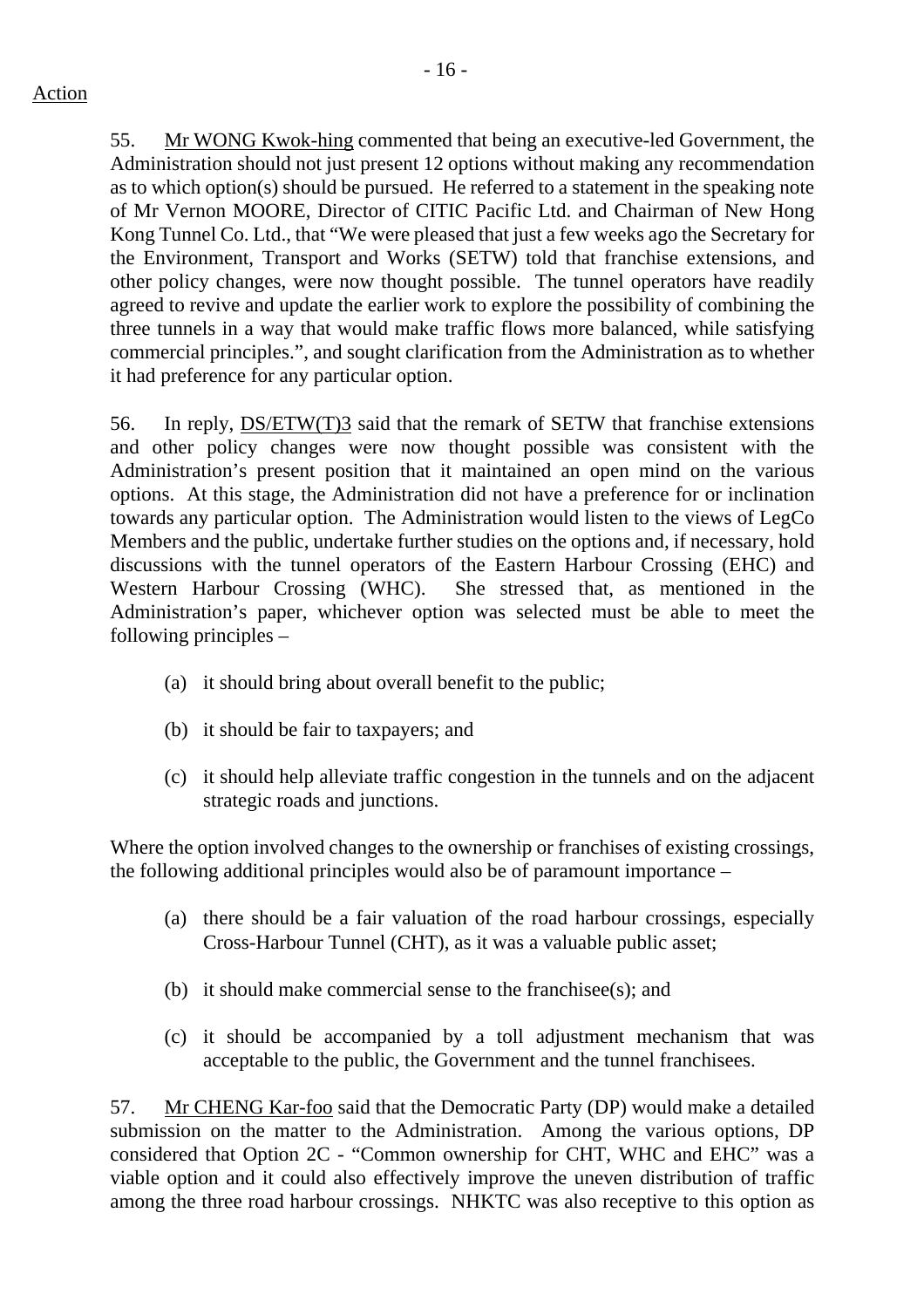revealed in its Chairman's speaking note. He requested NHKTC to actively pursue this option in collaboration with the Administration and to defer the EHC toll increase pending an agreement to be reached with the Administration. He also urged NHKTC and the Administration to work out a toll variation mechanism which would allow both upward and downward adjustments and would be acceptable to all parties concerned.

58. Mr Vernon MOORE said that the reason for the present substantial toll increase was simply delay. Had the Government respected the opinion of the arbitrator in the 1997 EHC toll arbitration and allowed the toll to be increased by \$5 (for private cars and taxis) in January 2003, there would not be such a big toll increase at present. NHKTC considered that it would not be in the long term interest of its customers to postpone the toll increase further, because the only consequence of further delay would be that a future increase would be higher when it came.

59. Mr CHAN Kam-lam considered that common ownership for CHT, WHC and EHC might result in a monopoly situation and profit maximization might become the primary objective of the resultant monopoly. As such, the option might not serve the long term interest of the public. He also commented that being an executive-led Government, the Administration should not just flow out the 12 options but should recommend viable ways forward. He highlighted that at this point in time, there was still a difference in opinion between the Government and NHKTC over what should be a reasonable but not excessive remuneration for the company. He considered it important for the Administration to reach an agreement with NHKTC on this aspect in the first place.

60. Mr LAU Chin-shek stated that he objected to raising the tolls of CHT as a means to mitigate the traffic congestion at CHT. Such a move would have serious implications on public transport services and the local economy. He considered that the Administration should pursue those options which would enable it to secure control over the tolls of the three road harbour crossings. As WHC had all along been operating at a loss and under-utilized, he asked whether the Administration would consider tackling the situation of WHC in the first place. He also sought information on the percentages of shareholding of CITIC Pacific Limited in NHKTC and Western Harbour Tunnel Company Limited (WHTCL), and the respective timing when CITIC Pacific Limited became the major shareholder of the two tunnel companies.

61. DS/ETW(T)3 said that apart from raising the tolls of CHT, the Administration had set out other toll-related measures (i.e. the Group 1 options) for members' consideration. Each of these options had different implications on tunnel users and the economy and would require more detailed examination. As to the suggestion that the Government should take control of the tolls of the three road harbour crossings, DS/ETW(T)3 said that the Group 2 options were relevant and these options had implications on the franchises of EHC and WHC. The Administration would need to negotiate with the tunnel operators if these options were to be pursued. The direction and progress of the negotiation would very much depend on the position and preference held by the tunnel operators. As NHKTC and WHTCL had the common major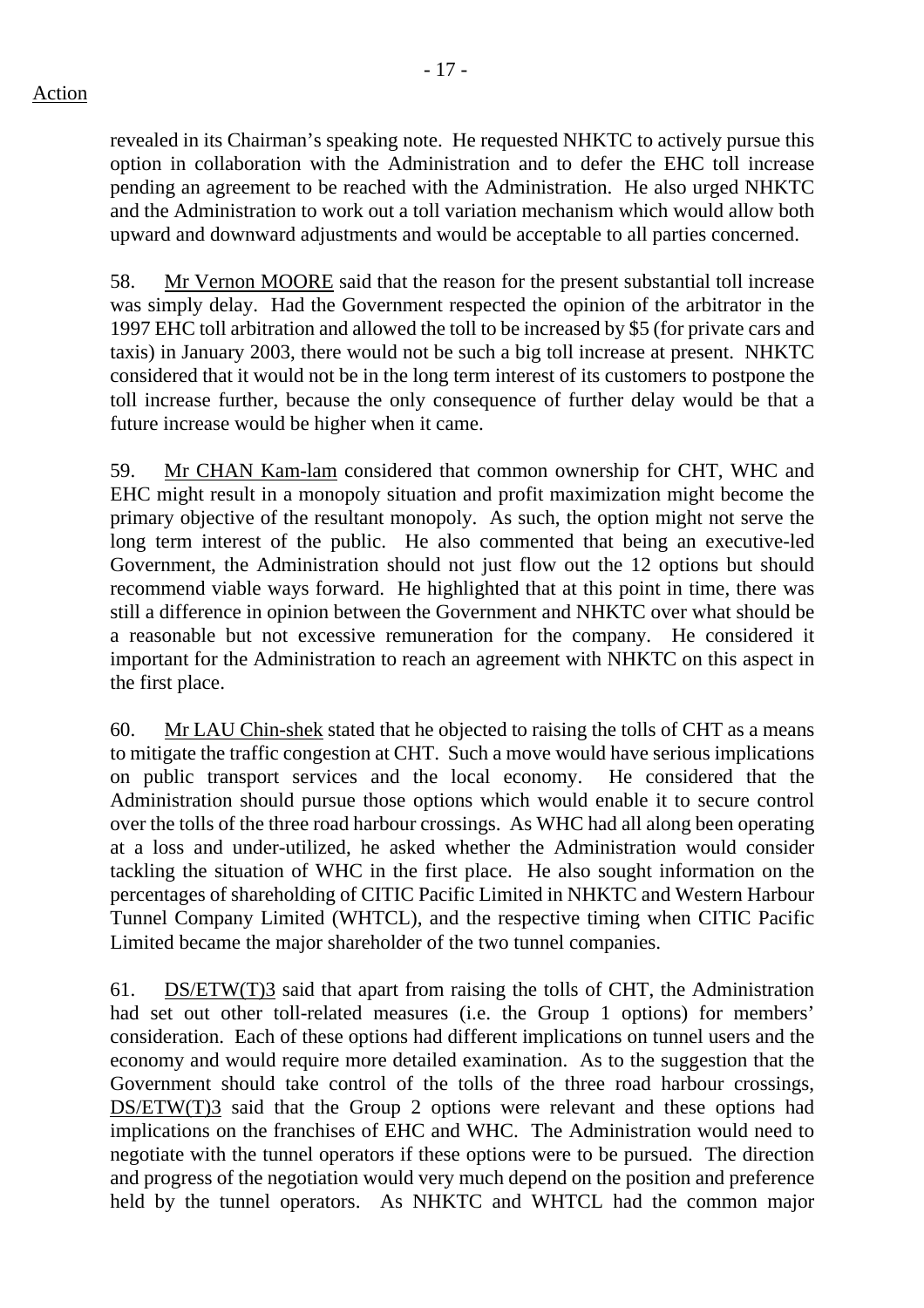shareholder, the major shareholder might prefer to cover both EHC and WHC in the negotiation. DS/ETW(T)3 agreed to provide the information regarding the shareholding of CITIC Pacific Limited in NHKTC and WHTCL after the meeting.

Admin

62. Mr LAU Chin-shek further enquired whether and when the Administration and the tunnel operators had started the negotiation, and how long the negotiation would take. DS/ETW(T)3 said that as had been mentioned in the Administration's paper, the Administration had been exploring together with WHC measures that could help enhance the utilization of WHC. During the discussions, it was found that there were substantive differences between the Administration and WHTCL on some important assumptions. At this stage, it was difficult to say how long the negotiation with the tunnel operators would take.

63. Mr Albert CHAN expressed strong objection to Option 2D - "Extension of franchises of EHC and WHC". He considered that in so doing, the public would have to bear with NHKTC, which had totally ignored its social responsibility, for a longer period. He opined that the Administration should adopt a more resolute approach so as to let NHKTC know that the Administration was not helpless in face of NHKTC's irresponsible act towards the public. The 12 options set out in the Administration's paper were too mild and would keep the Government in a very passive position. He suggested the Administration consider more drastic counter measures such as lowering the tolls of CHT to compete away the traffic from EHC and WHC and/or actively pursue the construction of a fourth road harbour crossing.

64. On the suggestion of lowering the tolls of CHT, DS/ETW(T)3 said that one had to consider the effects of such a measure on the traffic condition at CHT, which was already operating beyond its designed capacity. Besides, with the securitization of revenue of Government tolled tunnels and bridges completed in May 2004, if there was a reduction in the toll revenue, the Government might be required to make "Direct Payment" for bond repayment purposes to make up the difference.

65. DS/ETW(T)3 further responded that building a fourth road harbour crossing or expanding the capacity of CHT was one of the options (Option 3A) put forth in the Administration's paper. Depending on the feedback from the public, the Administration was prepared to consider this option. It should however be noted that a number of issues needed to be resolved under this option and timing was a major concern.

66. Ms Miriam LAU urged the Administration to discuss in earnest with the two tunnel operators viable measures to achieve a more balanced traffic distribution and to reduce tunnel tolls. She considered that as the Government had promised NHKTC that it could obtain reasonable but not excessive return for its investment when entering into the franchise agreement, it was not fair to criticize NHKTC for the present toll increase, which was an outcome of due process in compliance with the law. She further commented that whilst Option 2C - "Common Ownership for CHT, WHC and EHC" would facilitate better traffic distribution, tunnel tolls would remain high as the tunnel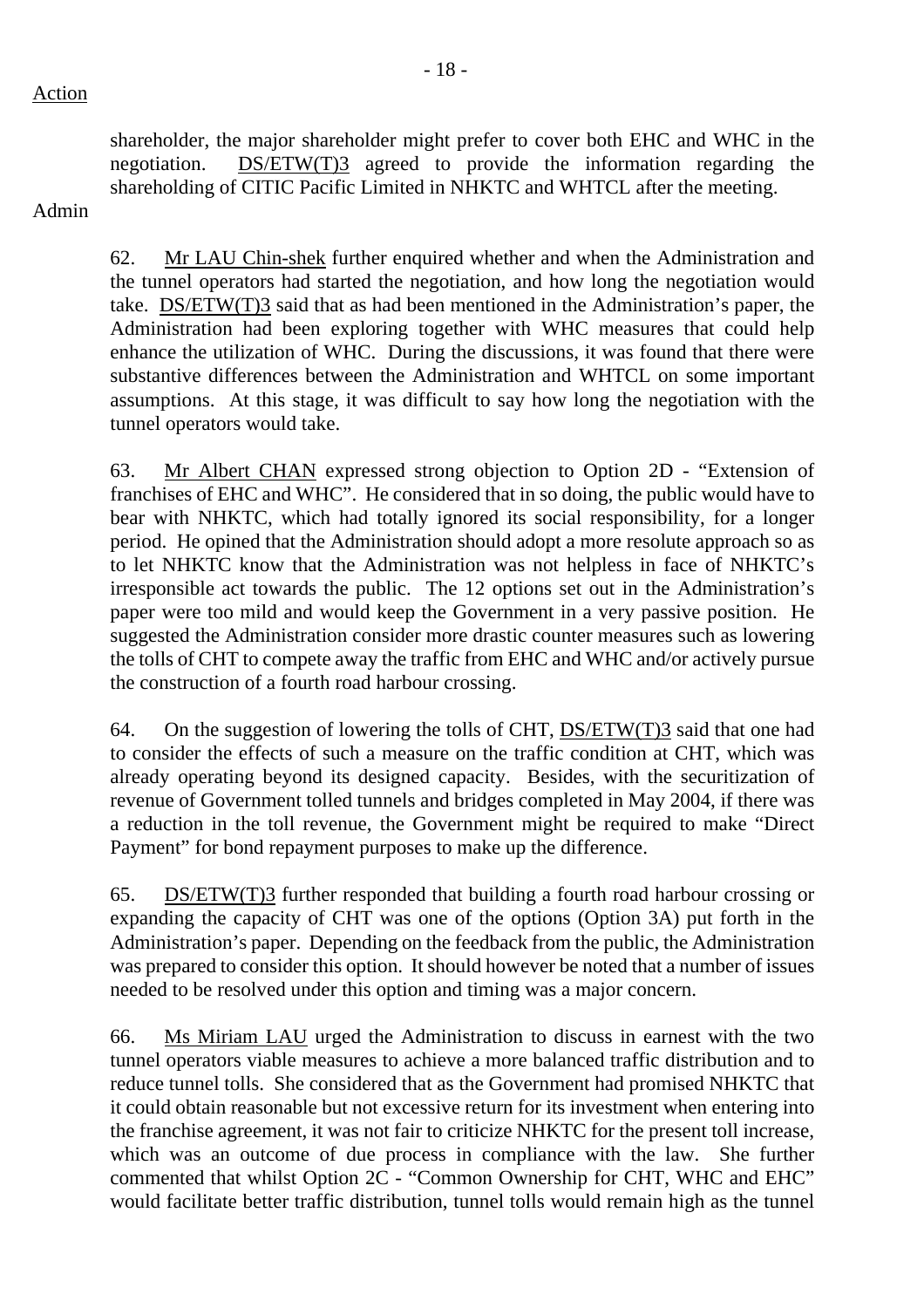tolls would still need to be set at levels that would enable the tunnel operators to obtain reasonable but not excessive return over their respective franchise periods. Alternatively, she considered Option 2D - "Extension of Franchises of EHC and WHC" a viable option in that the tunnel companies would be willing to reduce their tolls as the loss in revenue would be compensated by the extension of their franchises.

67. Ms Miriam LAU also questioned the Administration's projections on the diversion of traffic from EHC after the toll increase. She highlighted that business vehicles most probably would choose to use CHT after the toll increase, given the substantially higher tolls of EHC and WHC for goods vehicles directly affecting the latter's operational viability. She therefore anticipated that the congestion at CHT would be seriously aggravated. She requested EHC to consider deferring the toll increase for business vehicles to alleviate the traffic congestion at CHT.

68. Mr Vernon MOORE said that the company's assessment was that because further delay in toll increase would cause higher toll increase in future, it was in the interest of EHC's customers to implement the toll increase in a timely manner. Taking the longer and wider view of the situation, it was in the interest of EHC's customers to implement the toll increase as soon as possible.

69. Mr WONG Kwok-hing expressed great disappointment that NHKTC repeatedly refused to heed members' request for reducing the magnitude of the toll increase and deferring the toll increase at least for certain vehicle types. NHKTC's response belied its claim that it was a responsible corporate citizen of Hong Kong. Mr WONG demanded that the Administration should act vigorously in pursuing viable options to address the traffic and economic impacts of the toll increase and urged the Administration to provide concrete response on what actions it would take to address the impending problems arising from the toll increase. Mr WONG also stated his view that NHKTC should be condemned for ignoring LegCo Members' views.

70. DS/ETW(T)3 said that the EHC toll increase was a result of arbitration, and the Administration must respect the arbitration Award. Since the release of the present paper with 12 options, the Administration noted that many quarters of the community had given views on the matter. The Administration would collect these views and would further examine the implications and evaluate the public acceptability of each option.

71. Mr LAU Sau-sing asked whether the Administration would consider using part of the revenue from CHT to subsidize the users of EHC and WHC. DS/ETW(T)3 said that the cross-subsidy between non CHT users and CHT users was also an element in some of the options set out in the Administration's paper. One major consideration was that under the Hong Kong Link transaction, if there was a reduction in the toll revenue of CHT, the Government might be required to make "Direct Payment" for bond repayment purposes to make up the difference.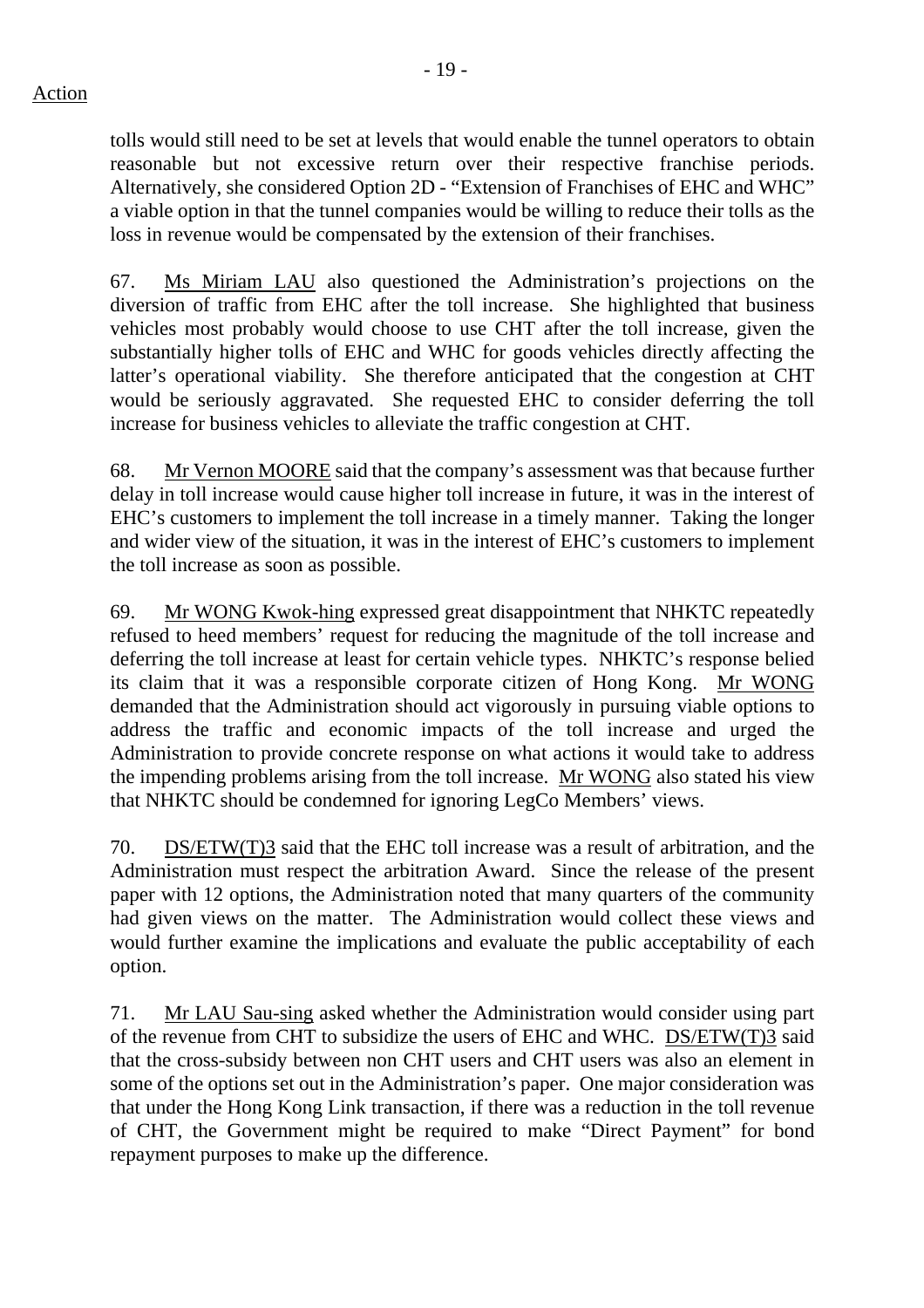Action

72. Mr LAU Sau-sing asked whether the Administration would further discuss with NHKTC the possibility of deferring the toll increase. DS/ETW(T)3 said that the Administration had discussed with NHKTC the possibility of deferring and/or reducing the magnitude of the toll increase a number of times, but the decision ultimately was vested with the company. The Administration could do little in respect of the implementation of the toll increase.

73. Mr CHENG Kar-foo said that as NHKTC had already indicated its willingness to discuss with the Administration certain options, the Administration should take a more active role in working out a viable option. The Administration should make a choice expeditiously, so that the negotiation with the tunnel operators could come to fruition within a short period of time. He further said that although the present toll increase of EHC was entirely lawful, it would bring about appalling impacts on the general public. He thus requested NHKTC to defer the toll increase and discuss with the Administration with a view to reaching an agreement on viable measures to reduce the magnitude of the toll increase and achieve a more balanced traffic distribution. He also invited NHKTC to give views on Option 2C – "Common Ownership for CHT, EHC and WHC", which entailed a toll adjustment mechanism allowing both upward and downward adjustments. He considered that if necessary, Option 2C might be combined with Option 2D – "Extension of the franchises of EHC and WHC".

74. Mr Vernon MOORE said that when the arbitration Award was received in January 2005, NHKTC was also concerned about the impact that the toll increase might have on the travelling public. NHKTC had therefore indicated to the Administration its willingness to consider any commercially sensible compensation arrangement that the Administration would like to propose to reduce the impact. NHKTC had already delayed the toll increase by one month, but had got no substantive response from the Administration. Over the last seven years, NHKTC and WHTCL had offered ideas on how to solve the problem of uneven traffic distribution to the Administration and had spent their own money to conduct relevant research studies. The two companies were fairly sure how the problem could be effectively addressed, but they had to know the Administration's inclination. Unless and until the Administration revealed its inclination and preferred direction, it would be difficult for the two companies to proceed further with the matter.

75. DS/ETW(T)3 affirmed that the Administration would discuss with the tunnel operators the common ownership option among other options as the case might be. She however stressed that the baseline for the Administration was that whichever option selected must meet the principles as set out in the Administration's paper. The Administration must not compromise on those principles for the sake of reaching an agreement with the tunnel operators.

76. Mr Albert CHAN said that he would not expect NHKTC would make any concession since it was only concerned about its commercial interest. He considered it more practical to urge the Administration to implement measures to mitigate the traffic and economic impacts of the toll increase. He recalled that the suggestion of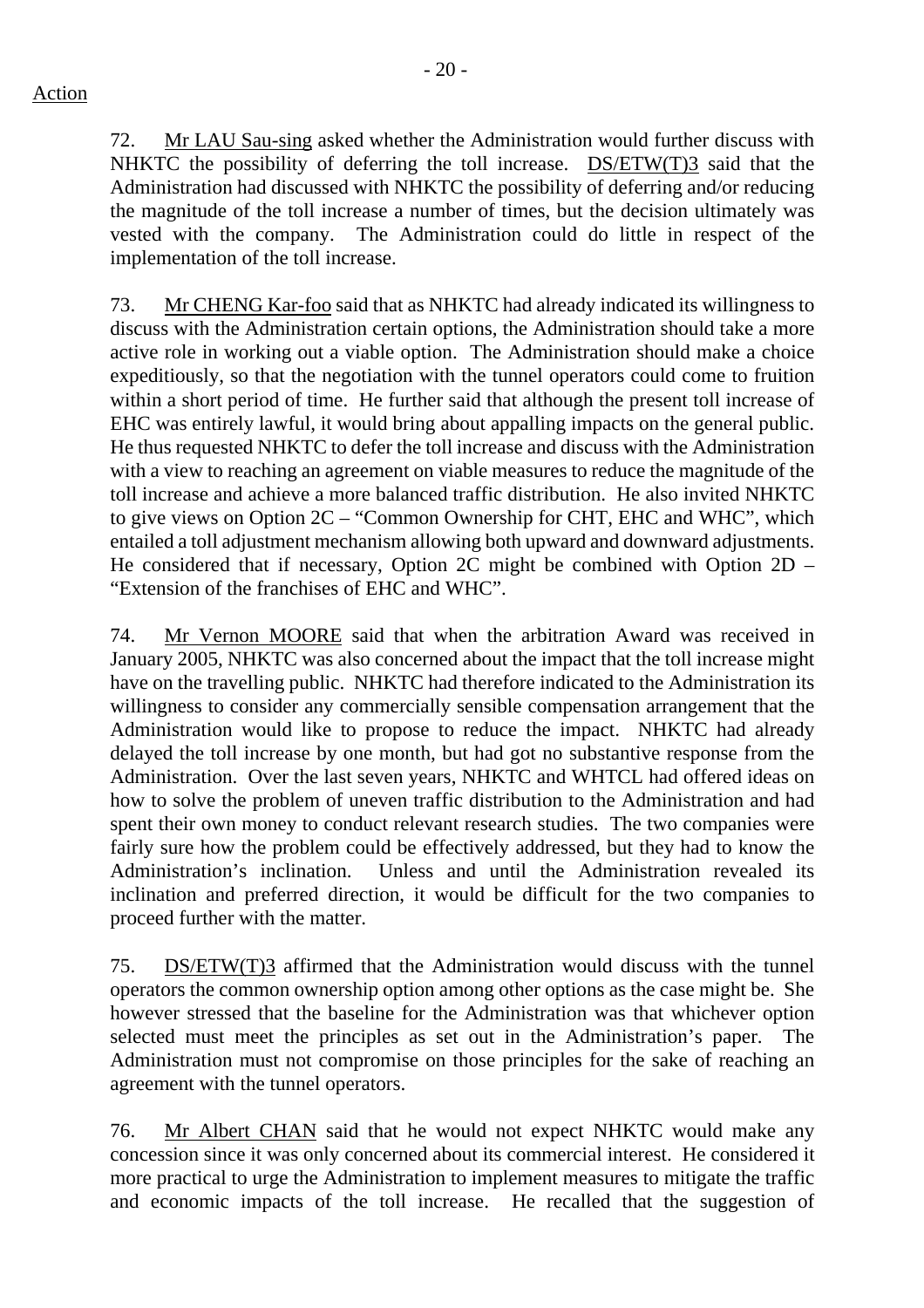establishing a Tunnels and Bridges Authority had been raised and discussed on a number of occasions in the past 10 years or so. He considered that whatever the options to be pursued, the authority could be established in the first place. The authority would be a statutory body overseeing the operation of all Government tunnels and its operation would probably be conducted based on commercial principles. It would have greater flexibility and the needed expertise and resources in conducting negotiations with Build-Operate-Transfer (BOT) tunnel operators. The authority might also be tasked to oversee future major bridge/tunnel projects. It would therefore be advisable to establish the authority as soon as possible to handle the negotiations with BOT tunnel operators and to oversee the development of new major bridge/tunnel projects.

77. DS/ETW(T)3 advised that the current understanding of the Administration was that it might be necessary to establish such an authority if the Government had full control of the three road harbour crossings, as discussed in the Administration's paper under Option 2A – "Buying out the franchises of WHC and EHC". Whilst Mr Albert CHAN's suggestion could be examined, it was doubtful whether such a regime would be effective in addressing the uneven traffic distribution problem, since essentially the Government was bound by the relevant franchises and ordinances. Any change in ownership, franchise period etc. of EHC and WHC would entail changes to the franchise agreements. The Administration therefore considered that the establishment of a Tunnels and Bridges Authority was not a priority task, but it would be examined in the context of the Group 2 options.

## Traffic impact of EHC toll increase

78. Mr CHAN Kam-lam asked whether the Administration had made a detailed assessment of the traffic impact of the EHC toll increase, in particular the traffic condition at CHT and its approach roads, and what measures, such as encouraging motorists to use Auto-toll Cards, it would take to relieve the anticipated traffic congestion at CHT.

79. DS/ETW(T)3 said that as set out in Annex B to the relevant LegCo Brief, according to the Transport Department's (TD) projections, the toll increase would lead to a reduction of traffic throughput at EHC by about 17% (a drop of 12,500 vehicles per day from the current throughput of 73 500). Traffic throughput at WHC would increase by 21% (an increase of 8 400 vehicles per day from the current throughput of 39 200), and the throughput at CHT will increase by about 3% (an increase of 3 800 vehicles per day from the current throughput of 121 700). It was anticipated that the congestion at CHT would be particularly serious in early May 2005. The Administration had drawn up with the Police and TD a series of traffic management and control measures. In the first two weeks, TD would activate the Emergency Traffic Co-ordination Centre to monitor the traffic situation. The Police would deploy more officers to key junctions and roads to direct traffic and handle any incidents that might occur. Moreover, operators of public transport services had been alerted of the need to provide additional services if such need arose.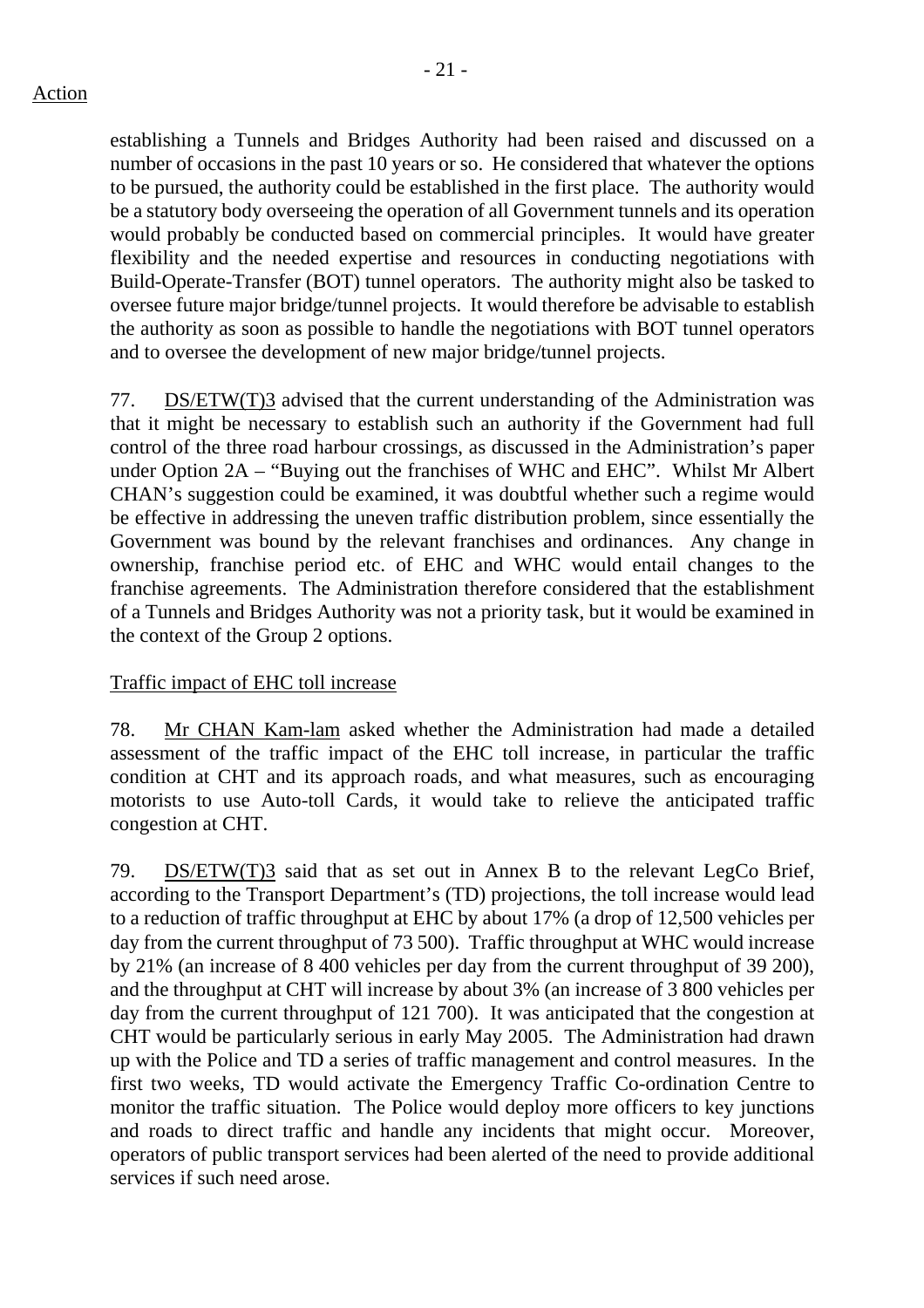- 22 -

80. Mr TAM Yiu-chung enquired about the basis of the Administration's forecast that the diversion of traffic, in terms of vehicle number, to WHC would be greater than that to CHT.  $DS/ETW(T)3$  advised that TD's projections were based on relevant surveys conducted among motorists using EHC and the changes in the traffic volume of the three road harbour crossings in the past instances of tunnel toll variations. It was anticipated that some motorists from EHC, especially those to/from the New Territories, might be diverted to WHC instead of CHT due to longer journey time at CHT. Separately, traffic diverted from EHC to CHT might also displace those motorists originally using CHT, and some of them might be diverted to WHC.

81. Mr TAM Yiu-chung considered that the Administration's assessment was at odd with common sense. He was particularly concerned that the Administration under-estimated the traffic congestion at CHT after the EHC toll increase took effect.

82. DS/ETW(T)3 responded that the Administration also anticipated that the traffic congestion at CHT would be aggravated after the toll increase of EHC took effect. As quite a large proportion of existing users of EHC travelled to/from the New Territories, the Administration therefore estimated that these users, in view of the longer journey time at CHT, would use WHC after the toll increase. DS/ETW(T)3 further said that since human behaviour could not be predicted in very accurate terms, the above estimate was no more than a rough projection in broad terms of the likely reaction of motorists to the toll increase. The actual impact could only be seen some time after the toll increase.

83. The Chairman requested and the Administration agreed to provide details on the basis of the Administration's assessment on the traffic impacts on the three road harbour crossings upon the toll increase of EHC.

(*Post-meeting note*: The traffic impacts of the toll increase of EHC was also discussed by the Subcommittee to Study the Eastern Harbour Crossing Ordinance (Amendment of Schedule) Notice 2005 and the Administration's response was set out in CB(1)1413/04-05(01) tabled at the Subcommittee meeting on 28 April 2005.)

## Calculation of return on equity for NHKTC

84. Mr WONG Kwok-hing noted the letter from Dr Raymond SO, Associate Professor of the Department of Finance, Chinese University of Hong Kong, raising queries over the calculation of the return on equity by NHKTC. He requested Dr SO to elaborate his queries/views. Mr LEE Wing-tat thanked Dr So for attending the meeting. He also requested Dr SO to elaborate his queries, in particular his query that NHKTC might have used financial management techniques to suppress the return on equity for the past years for achieving a higher rate of toll increase at present.

85. Dr Raymond SO said that the approach he used to assess the rate of return on equity for NHKTC was different from that used by NHKTC which was the IRR on equity. According to NHKTC's annual report, the IRR on equity was 8.4% up to the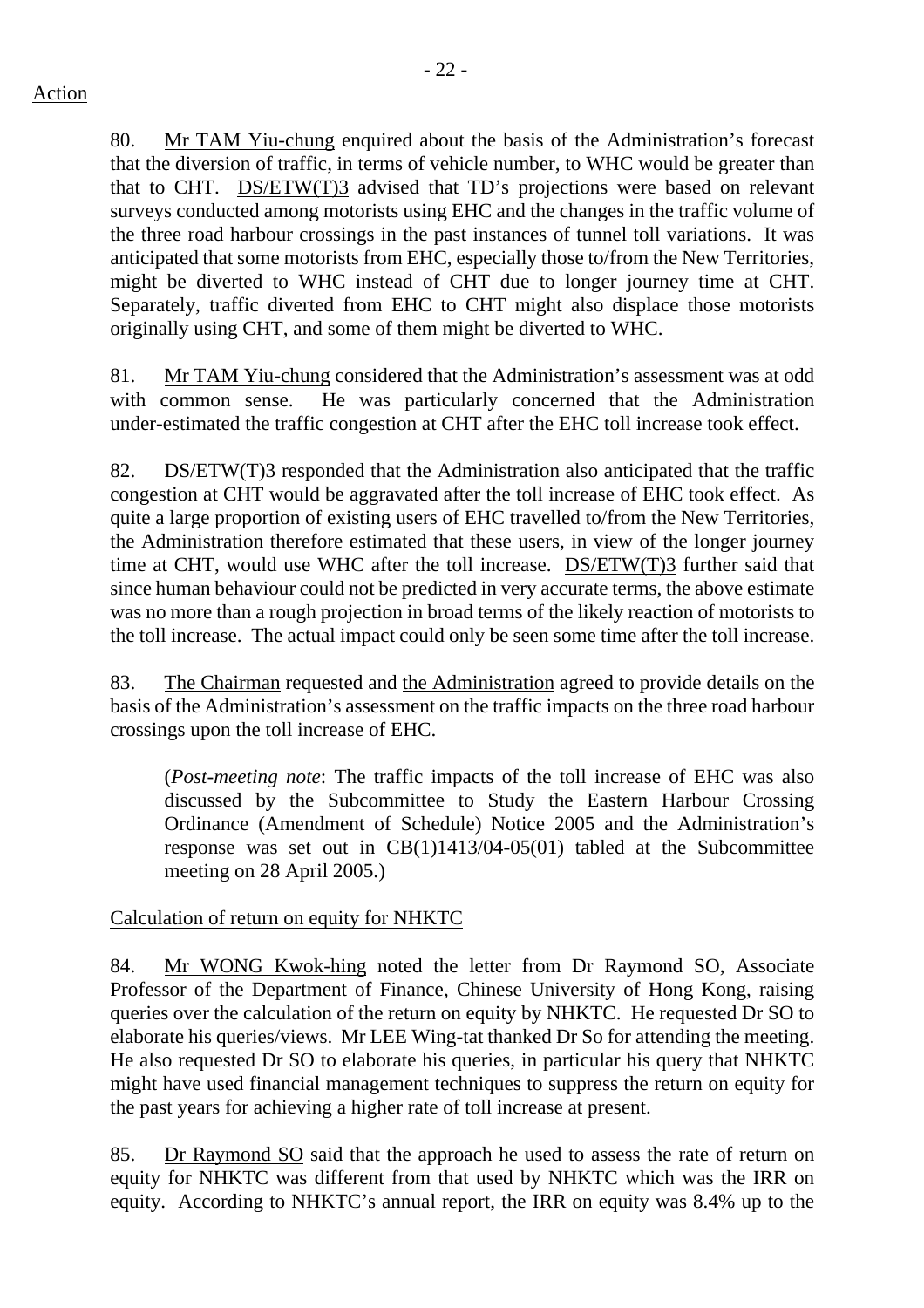end of 2003, but how this IRR on equity was arrived at could not be traced in the annual report.

86. Dr SO then briefly explained his approach. The approach looked at the cumulative profit as a proportion of the share capital. With a share capital of \$750 million and a cumulative profit (up to year 2003) of \$ 2 500 million, the overall return rate on equity for the past 17 years was 333% or 19.6% per annum. On a single year basis, NHKTC's profit for 2003 amounted to some \$250 million and the return rate on equity for the year was 33%. Dr SO also pointed out that the IRR on equity depended very much on the timing and the amount of dividend payments to shareholders. The later the profits were distributed to shareholders, the lower the IRR on equity for the relevant period would be. Also, the smaller the amount of dividend payments were made, the lower the IRR on equity for the relevant period would be.

87. Mr Vernon MOORE commented that Dr SO might have approached the matter in a wrong way. The calculation of IRR necessitated looking at cashflows as well as the timing of such flows. He stressed that in both the 1997 and 2005 arbitrations on EHC toll increase, the financial experts, the legal representatives and the arbitrators concerned had examined the financial information prepared by NHKTC and no queries had been raised by any of these parties about the relevant calculations.

88. Mr LEE Wing-tat asked the Administration to make NHKTC disclose all the relevant calculations to the Panel. Mr TAM Yiu-chung considered that the Administration should make clear its position in respect of the queries raised by Dr Raymond SO. It should also confirm whether it had thoroughly examined the financial information prepared by NHKTC for the purpose of the toll increase.

89. DS/ETW(T)3 responded that EHC was a BOT facility. The special feature of a BOT facility was that the franchisee did not own the facility but was granted the right to operate the facility for a certain period. The IRR on equity after tax over the life of the franchise had been used for measuring the rate of return on investment for the companies engaged in BOT facilities in Hong Kong. The Administration noted that Dr SO's calculation was not based on the cashflows from and to investors over the relevant period and did not take into account the time value of money, whilst these factors had been taken into account in the calculation method agreed to by NHKTC and the Administration.

90. DS/ETW(T)3 also confirmed that the Administration had reviewed the financial information prepared by NHKTC for the purpose of seeking toll increase and did not find any particular problem with the information. As NHKTC was a commercial entity, the decision regarding the disclosure of the company's financial information should be vested with the company.

91. Dr Raymond SO acknowledged that due to the lack of relevant information, his calculation on the rate of return on equity did not take into account the cashflows to and from investors and the time value of money. He remarked that using the IRR on equity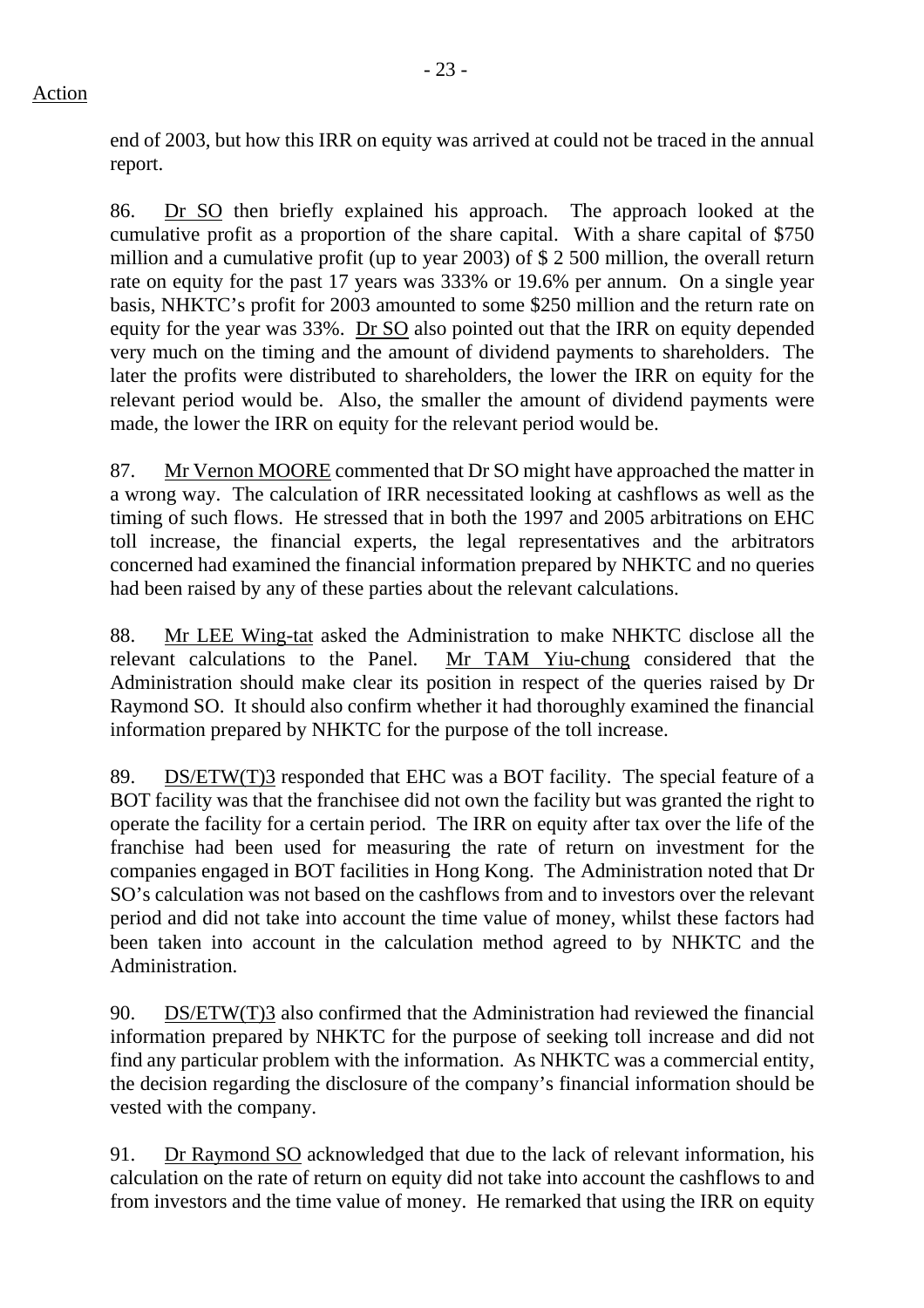to measure the return on investment would give rise to problems, as IRR on equity hinged on dividend payments and dividend payments were a matter of commercial decision. He expressed doubt that NHKTC had retained an unreasonably high level of profit without distributing it to shareholders so as to suppress the return to shareholders in the past years in return for a higher rate of toll increase at present. Dr SO said that he would be happy to make an in-depth study on the matter if relevant information could be made available to him.

92. Mr Vernon MOORE said that he did not consider that there was a need to disclose the information and calculations as these had been examined by the experts in the two arbitrations.

93. Mr LEE Wing-tat expressed regret on NHKTC's refusal to disclose the financial information pertinent to the toll increase. Mr LAU Chin-shek said that since the information had already been reviewed by a number of experts, there was no reason why the information could not be disclosed to LegCo Members. Mr TAM Yiu-chung considered that to allay the concerns of the public, NHKTC should disclose the information and the Administration should urge the NHKTC to do so.

94. Mr Albert CHAN thanked Dr SO for giving views on the matter and his attendance at the meeting. He said that the Administration should review the financial information prepared by NHKTC and all relevant calculations to see if there had been any errors made. Where appropriate, the Administration should invite Dr SO to give assistance or advice in the review process. Since the financial information and calculations directly affected the arbitration Award, any error in this aspect would have important implications on the toll increase.

95. Mr WONG Kwok-hing said that the Administration should provide its assessment regarding NHKTC's financial position to LegCo Members as an assurance that it had thoroughly checked and examined the relevant financial details in handling the toll increase application of NHKTC and in the arbitration. The Administration should also provide a detailed response to the queries raised by Dr SO.

96. DS/ETW(T)3 said that she had already confirmed earlier that the Administration and its financial consultants had checked the financial information prepared by NHKTC. As to the suggestion of inviting Dr SO to review the information and calculations, she said that the Government had established procedures for the engagement of financial consultants and thus she could not give any undertaking in this regard. However, she agreed to study the queries raised by Dr SO and provide a written response. She reiterated that the decision as to whether the financial information prepared by NHKTC for the purpose of the toll increase should be disclosed was vested with the company. She believed that the representatives from NHKTC attending this Panel meeting were fully aware of members' demand for disclosure of the information.

(*Post-meeting note*: The Administration's response on why IRR on equity was used to measure the reasonableness of NHKTC's remuneration but not other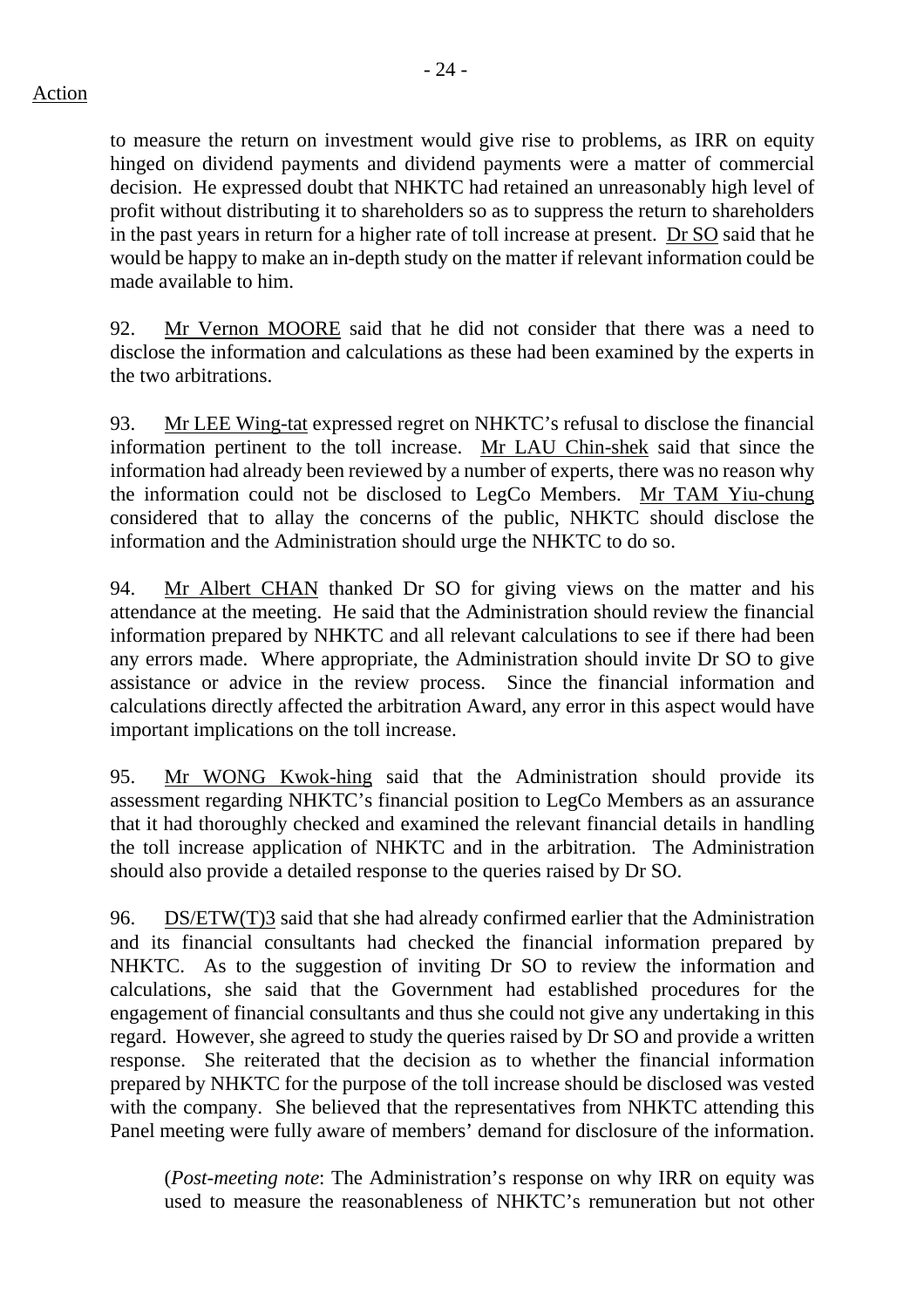approaches and the Administration's assessment on the reliability and accuracy of the financial and traffic information prepared by NHKTC for the purpose of the toll increase were set out in  $CB(1)1413/04-05(01)$  tabled at the meeting of the Subcommittee to Study the Eastern Harbour Crossing Ordinance (Amendment of Schedule) Notice 2005 held on 28 April 2005.)

97. Mr LEE Wing-tat said that since NHKTC claimed that it was a responsible corporate citizen of Hong Kong, it should act in a manner to prove this claim. Now that LegCo Members and the public had queries on the financial aspects of the company insofar as such were related to the toll increase, the company should disclose relevant information, which might not necessarily be commercially sensitive, to allay Members' and the public's concerns. He requested NHKTC to reconsider its position.

98. Mr Vernon MOORE responded that a huge quantity of financial information including the information on traffic forecasts had been submitted to the arbitrators during the recent arbitration. He undertook to ask the financial expert who was responsible for preparation of the information and calculations for submission to the arbitrators to send the Panel a letter to assure members that the information had been prepared accurately and correctly.

99. Mr Abraham SHEK concurred with Mr LEE Wing-tat that if NHKTC was confident that the financial information had been preparedly accurately, NHKTC should be willing to forward the information to Dr SO for comments, so that LegCo Members could benefit from the views of a third party, and could be assured that no queries were unanswered.

100. Mr Robin PEARD, Legal Adviser of NHKTC, commented that the question was whether it was appropriate to question the arbitration Award at this moment. The statutory period for appeal against the Award had expired. Therefore, although the discussion on the financial aspects pertinent to the toll increase might allay certain concerns, it would not change the Award.

101. Mr Abraham SHEK said that since public interest was at stake, the public had the right to know the relevant information. The effect of the present discussion on the Award or otherwise was another issue.

102. Taking note of members' views, Mr Vernon MOORE agreed to provide the Panel with a summary of the cash flows based on which the IRR on equity for NHKTC up to the end of 2003 was arrived at.

(*Post-meeting note:* NHKTC has subsequently provided relevant information to the Subcommittee to Study the Eastern Harbour Crossing Ordinance (Amendment of Schedule) Notice 2005, and the information was issued vide LC Paper No. CB(1)1388/04-05(01) dated 27 April 2005 and LC Paper No. CB(1)1413/04-05(02) dated 29 April 2005.)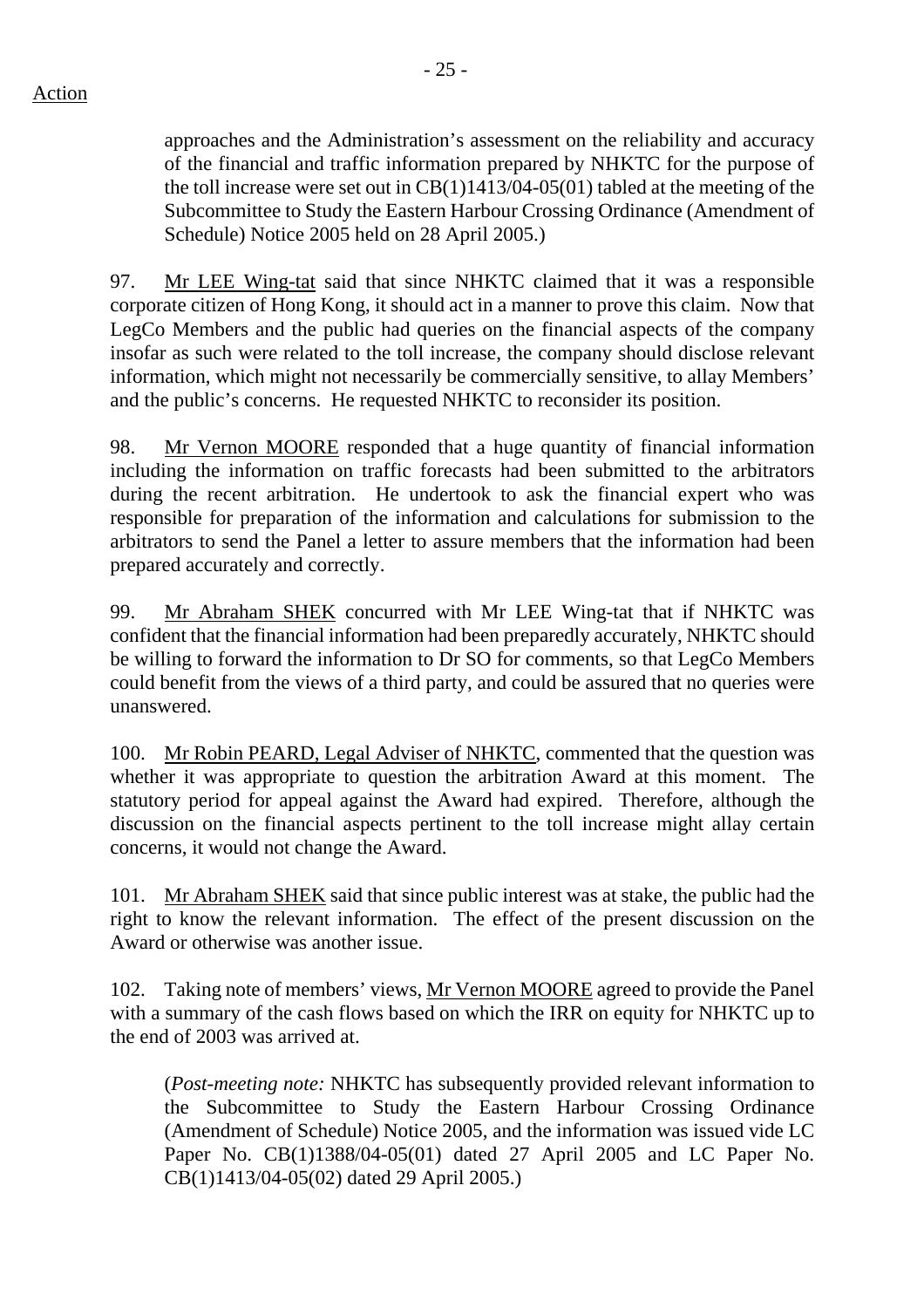103. The Chairman requested NHKTC to further consider if more relevant information relating to the toll increase could be disclosed to the Panel. He said that if commercially sensitive information was involved, a close meeting could be arranged for members to peruse the information, in which case, the information would not be released to the public and would be seen by members only. He further said that the Subcommittee to study the Eastern Harbour Crossing Ordinance (Amendment of Schedule) Notice 2005 might convene further meetings to examine the outstanding issues related to the EHC toll increase.

104. The Chairman thanked the Administration, Dr Raymond SO and the representatives from NHKTC for attending the meeting.

#### **VI Return toll charge for taxi passengers using harbour crossings**

 $(LC$  Paper No.  $CB(1)1298/04-05(04)$  - Information paper provided by the Administration)

105. Mr CHENG Kar-foo said that given the impending implementation of the toll increase of the Eastern Harbour Crossing (EHC), he considered that there was no reason to object to the Administration's proposal, i.e. the return tunnel toll payable by taxi passengers for crossing the harbour via the EHC or the Western Harbour Crossing (WHC), on a journey which did not begin from a cross-harbour taxi stand, should be revised from \$15 to \$25. In connection with taxi fares, he referred to the issue of taxi touting in the form of offering fare discount to passengers. He opined that the Administration should consider introducing legislative amendments to address the current situation whereby passengers could ask for fare discount whereas drivers were not allowed to attract any person (such as by offering discount) to induce such person to make use of their vehicle. The Administration should also discuss with the trade to see whether there was room to reduce taxi fare.

106. The Deputy Secretary for the Environment, Transport and Works (Transport)2 (DS/ETW(T)2) said that under the existing legislation, taxi drivers were entitled to receive the fare shown on the fare meter and taxi passengers had the obligation to pay the fare. In other words, taxi drivers could refuse to accept a lower fare suggested by a passenger and the latter had no right to compel taxi drivers to accept the suggested fare. If the passenger refused to pay the fare shown on the fare meter, the passenger was in breach of the law. The Administration had regular dialogue with the taxi trade. According to the trade, if a taxi driver refused to accept a lower fare suggested by a passenger, the driver might be treated impolitely by the passenger. The trade had also expressed the concern that the business of law-abiding taxi drivers was being affected by the activities of "八折黨". The Administration considered that the activities of "八 折黨" contravened the existing legislation which provided that no driver or person acting on behalf or purporting to act on behalf of the driver of a public bus, public light bus or taxi shall in any manner attract or endeavour to attract any person in order to induce such person to make use of the vehicle. In response to the trade's request, the Administration had carried out a lot of publicity to heighten the public's awareness of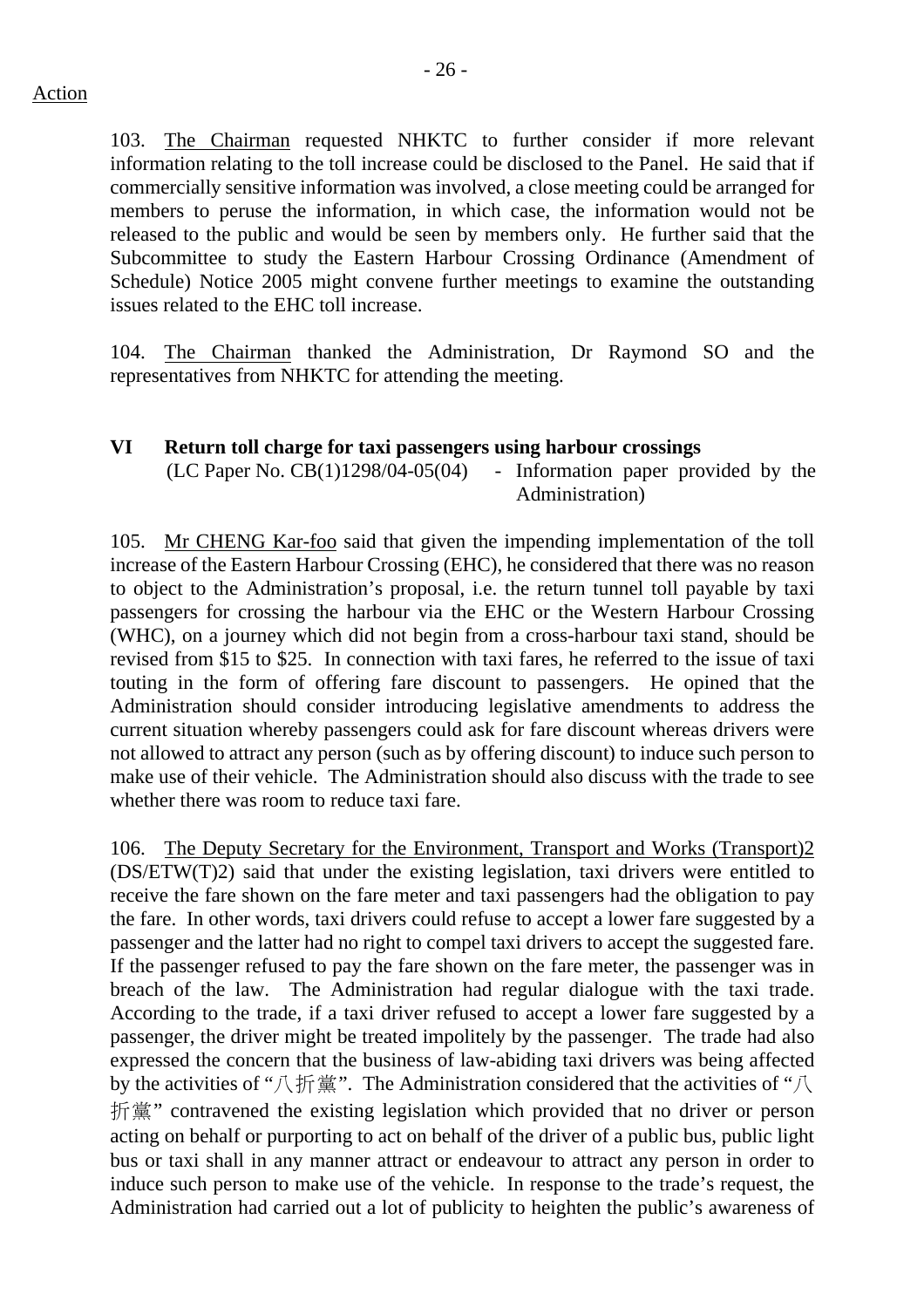these illegal activities. On the issue of passengers seeking taxi fare discount, the Administration noted in recent discussions with the trade that there were divergent views on the matter within the trade. The Administration was now awaiting further views from the trade before deciding the way forward.

107. Ms Miriam LAU said that she supported Option A (i.e maintaining the current charging arrangement by raising the return toll charge for EHC and WHC from \$15 to \$25), which was also the option recommended for adoption by the Administration. She explained that only under this option, taxi drivers who carried passengers across the harbour via EHC and WHC would have two alternative routes to return to their operating base without having to pay the increased EHC toll on return out of their own pockets. She appealed to other members for their support for Option A.

108. Mr Albert CHAN said that it was a difficult choice for him. He pointed out that at present, many cross-harbour taxis would wait for cross-harbour passengers for their return journeys. Hence, there might not be many empty taxis using the road harbour crossings to return to their operating base. In reply to his enquiry, DS/ETW(T)2 confirmed that the taxi trade had unanimously supported Option A. She added that Option A could probably reduce the number of empty taxis using the Cross Harbour Tunnels (CHT). If the return toll charge was only sufficient to cover the CHT toll, most taxi drivers would probably choose CHT for their return journeys and this would aggravate the traffic congestion at CHT.

109. Mr Albert CHAN said that the assumption of the Administration was that increasing the return toll charge to cover the toll of EHC could effectively induce cross-harbour taxis to use EHC for their return journeys. This assumption however might not be valid. He requested the Administration to provide information on the respective numbers and percentages of empty taxis using the three road harbour crossings at present and in the past to illustrate the impact of change in return toll charge on cross-harbour empty taxi traffic.

110. DS/ETW(T)2 said that the rental of a taxi per shift was some \$300, which meant that the hourly rental was about \$30. The earnings of taxi drivers would be seriously affected if they got stuck in traffic jams without passengers. In order to avoid the traffic jam at CHT, many taxi drivers would probably choose to use EHC for their return journeys. At the last toll increase of EHC in January 1998, the return toll charge for EHC and WHC had also been increased by the same amount as the EHC toll increase for taxis. Thereafter, empty taxis using WHC had increased significantly. In July 1997, only 3% of empty taxis used WHC. In October 1998, the percentage increased to 7%. Having regard to this past experience, the Administration believed that the proposed increase in return toll charge could alleviate the traffic demand on CHT to some extent. She also agreed to provide more detailed information on the numbers and percentages of empty taxis using the three road harbour crossings at present and in the past after the meeting.